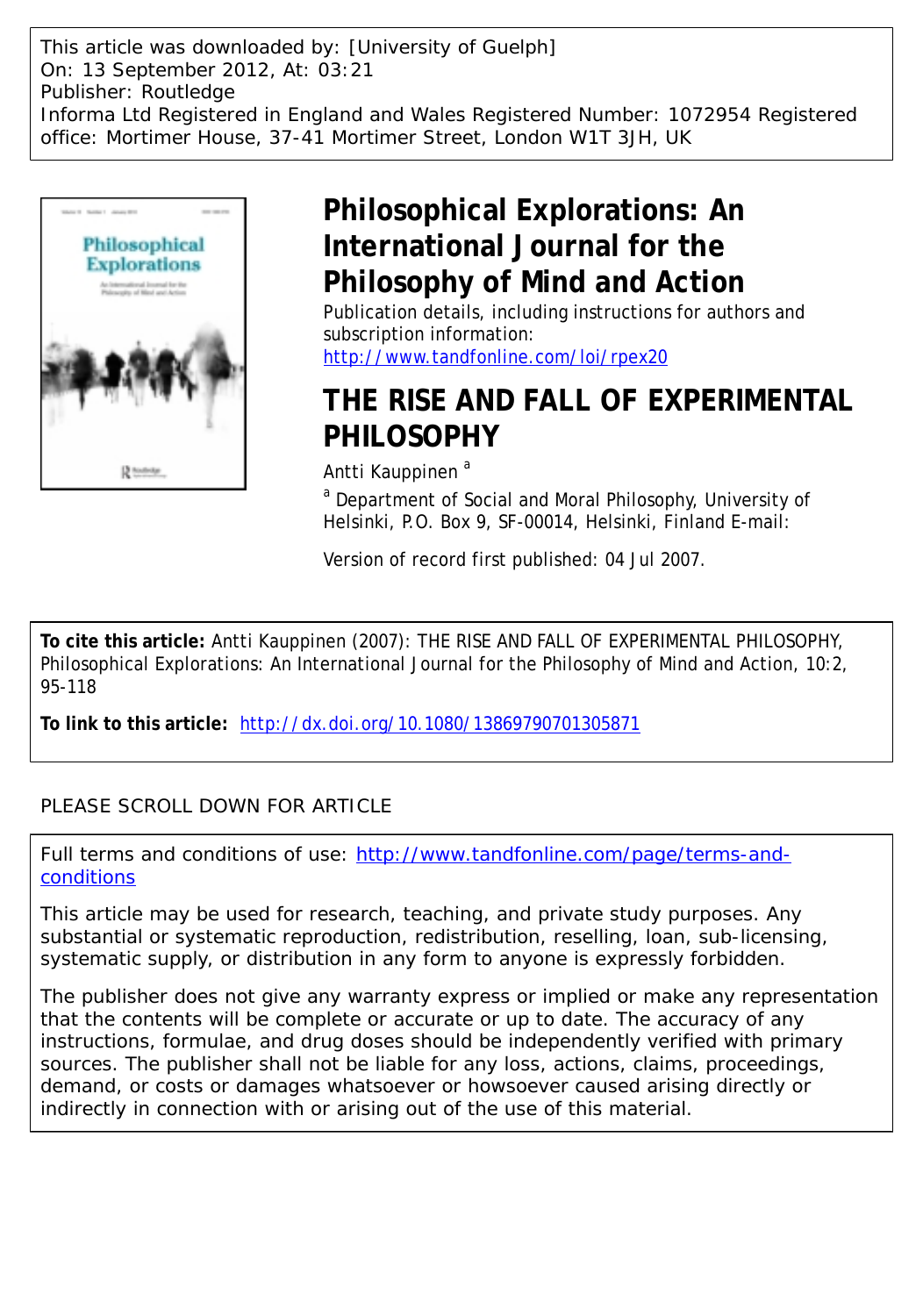# THE RISE AND FALL OF EXPERIMENTAL PHILOSOPHY

### Antti Kauppinen

In disputes about conceptual analysis, each side typically appeals to pre-theoretical 'intuitions' about particular cases. Recently, many naturalistically oriented philosophers have suggested that these appeals should be understood as empirical hypotheses about what people would say when presented with descriptions of situations, and have consequently conducted surveys on non-specialists. I argue that this philosophical research programme, a key branch of what is known as 'experimental philosophy', rests on mistaken assumptions about the relation between people's concepts and their linguistic behaviour. The conceptual claims that philosophers make imply predictions about the folk's responses only under certain demanding, counterfactual conditions. Because of the nature of these conditions, the claims cannot be tested with methods of positivist social science. We are, however, entitled to appeal to intuitions about folk concepts in virtue of possessing implicit normative knowledge acquired through reflective participation in everyday linguistic practices.

KEYWORDS experimental philosophy; conceptual analysis; intuition; semantic normativity; moral judgement

#### 1. Conceptual Analysis and Intuitions

Conceptual analysis has made a sort of comeback in recent years. For a while, pressure from Quinean attacks on analyticity and Kripkean arguments for a posteriori metaphysical truths led many to keep a low profile about the aprioristic character of their claims, but the tide seems to be turning. Frank Jackson and his fellow Australians have made a strong case for the claim that you cannot do serious metaphysics unless you get clear on exactly what our ordinary talk of mental properties, for example, commits us to (Jackson 1998; Jackson, Pettit, and Smith 2004). In the same spirit, contextualists in epistemology have refocused their attention on the ordinary use of 'knows'—to the extent that Keith DeRose, for instance, now identifies himself as a practitioner of the once-despised ordinary language philosophy (DeRose 2005). In general, there is a growing recognition that the first step in resolving many philosophical problems is still laying out just what we talk about when we use the concepts we do, and this is just the business of conceptual analysis.<sup>1</sup>

Nonetheless, one might be sceptical about the prospects of success in such an endeavour. Whether it is the concept of free will or the nature of moral judgement, competing accounts have been slugging it out not just for decades, but for centuries, even millennia. If one philosopher says, for example, that it is a conceptual truth that an agent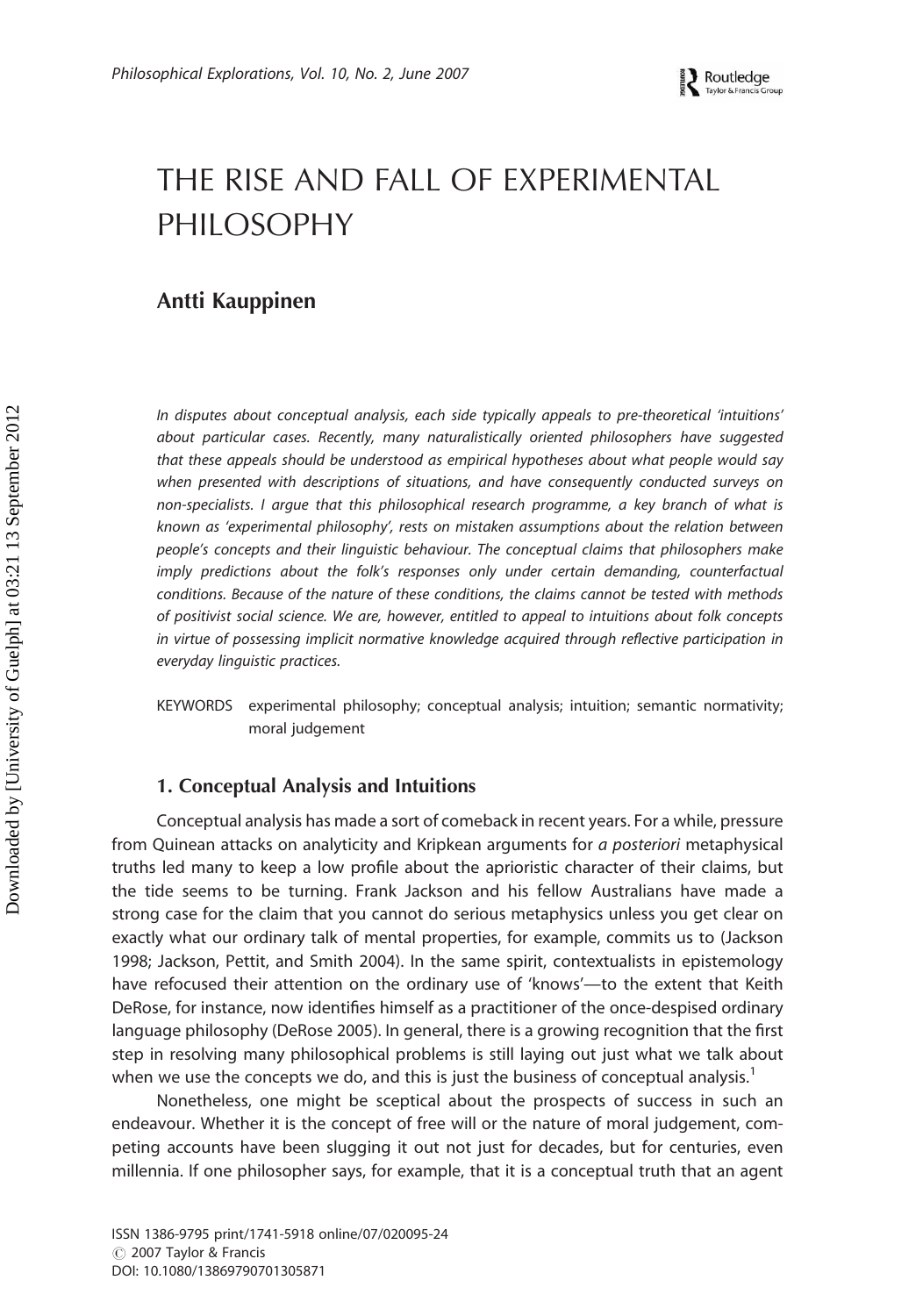who sincerely makes a moral judgement is necessarily motivated accordingly, and another denies this, how is the argument to be settled? What counts as evidence one way or the other? The usual answer is to talk of intuitions: one account matches our intuitions or 'ordinary usage' better than the other.<sup>2</sup> Conceptual intuitions—or 'Socratic intuitions', as they are sometimes called (Margolis and Lawrence 2003)—are, roughly speaking, pre-theoretical dispositions to apply concepts to some particular cases or scenarios and refuse to apply them to others. There are countless examples of philosophers making claims to the effect that 'Intuitively, we...' or 'We would say...' or 'Ordinarily, we would not describe X as...' or 'It is a platitude that...', and so on. Often, intuitions are appealed to as counterexamples to a proposed analysis: 'Davidson's view would have the implication that X  $\varphi$ -s intentionally in S, but we would not in such and such a case of type S say that X  $\varphi$ -ed intentionally, so we must reject the analysis...'. Sometimes such claims are made in the language of possibility and necessity: 'Intuitively, it is not possible for water to be XYZ'. It is a matter of major metaphilosophical controversy whether these claims express modal intuitions that are distinct from conceptual intuitions; however that may be, I will only discuss concepts here $3$ 

A remarkable feature of these claims is an appeal to a 'we'. It is rare to appeal to one's own judgement, and if one does so, the implication in context is that it is not only I who would judge this way, but other speakers would do so as well. For the appeal to intuition to serve its purpose, these others, the extension of 'we', must be those who are not partisans of this or that philosophical position. After all, the intuitions in question are supposed to serve as neutral data against which the competing analyses are assessed. So, it seems that the evidence that settles philosophical disputes about ordinary concepts is ultimately the particular judgements of non-philosophers.

Sometimes this is made explicit; John Hawthorne, for example, frequently appeals to what 'people are inclined to say' about particular cases of knowledge (e.g. Hawthorne 2004, 71). It is our shared, ordinary concepts that we talk about when we do conceptual analysis. Moral responsibility, for example, is not a technical notion, though some terms that philosophers use in explicating it may be. Indeed, why should anybody care about what philosophers do if they just argued about their own inventions? People want to know if they have moral responsibility or knowledge of other minds in the very sense in which they ordinarily talk about responsibility or knowledge, and to get at that sense one must work with the folk's own concepts. By and large, philosophers oblige; revisionism is a last resort, to be used only when one is convinced that the folk concept is hopelessly confused or too imprecise for one's purposes. To be sure, we are sometimes willing to discard individual intuitions in favour of theoretical unity to achieve a reflective equilibrium perhaps, in the light of general considerations, we should after all agree not to call an agent in certain circumstances morally responsible, for example. But without a good understanding of folk concepts the whole process of reaching reflective equilibrium would and could not get going in the first place.

How, then, do we get at the intuitions that serve as evidence for the content of those shared, common concepts? The traditional view was that a priori reflection by a philosopher would suffice—conceptual analysis and aprioricity went hand in hand, and rejecting one meant rejecting both. It is this connection that is challenged by a new school of thought about philosophical methodology, sometimes called 'experimental philosophy'.<sup>4</sup> Experimentalists interpret claims about intuitions as straightforwardly empirical and therefore testable predictions about how ordinary people will answer when presented with actual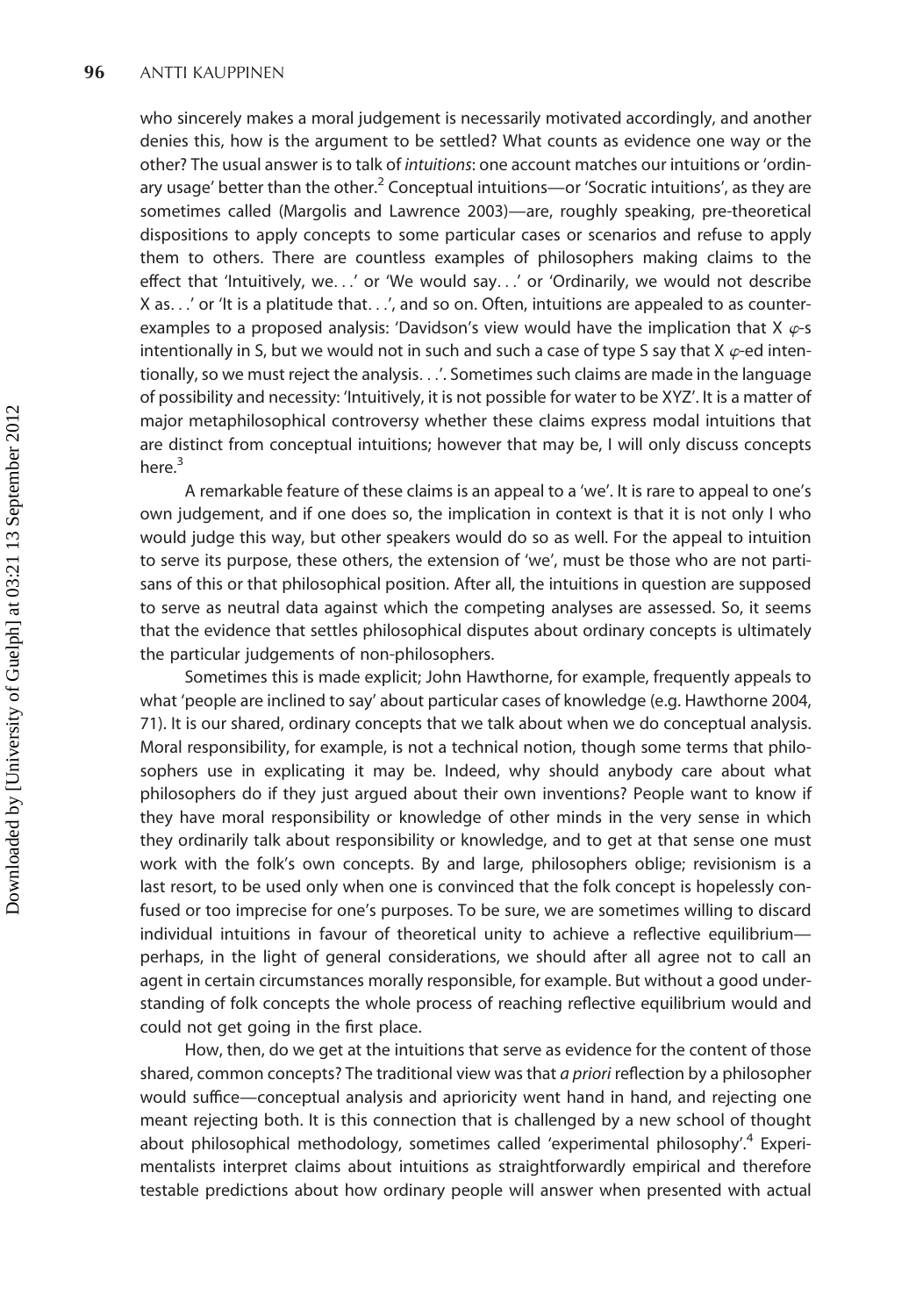or hypothetical cases. Experimentalists present themselves as providing much-needed hard, objective data, and consequently use detached, non-participatory social scientific research methods, above all surveys, to obtain it. They deny, at least implicitly, that reflective participation in concept-using practices yields knowledge about what people would say—otherwise, as we shall see, they would not have a case against a priori reflection. In recent years, a welter of survey-based studies has been published on such central concepts as knowledge (Swain, Alexander, and Weinberg n.d.; Weinberg, Nichols, and Stich 2001), reference (Machery et al. 2004), moral judgement (Knobe and Roedder n.d.; Nichols 2002), intentional action (Knobe 2003, 2004, 2006; Nadelhoffer 2004), and free will (Nahmias et al. 2005; Nichols 2004). Other philosophers who have not themselves conducted polls, such as Frank Jackson, Gilbert Harman, and Brian Leiter, have expressed support for them in principle. $5$ 

So far, experimentalists have put the data generated by their studies to two different kinds of use. Some, like Weinberg and Stich, highlight the effect of cultural and socioeconomic background as well as framing of the questions on people's responses and their consequent variability and instability, raising doubts about the utility of appealing to intuitions in philosophy. Others, like Knobe and Nahmias, are more optimistic and find support for particular philosophical views in their results. To represent this division within the experimentalist school, I will separate the negative and positive theses of experimentalism:

- . (EXPERIMENTALISM*2*) Armchair reflection and informal dialogue are not reliable sources of evidence for (philosophically relevant) claims about folk concepts.
- (EXPERIMENTALISM+) Survey studies are a reliable source of evidence for (philosophically relevant) claims about folk concepts.

Both pessimistic and optimistic experimentalists accept the negative thesis. However, while optimists embrace the positive thesis, pessimists reject it (at least the part about philosophical relevance).

The point of departure for my critique of experimentalism is that the proponents of this type of experimental philosophy, $6$  whether pessimistic or optimistic, ignore the fact that typical philosophical claims of what people would say are elliptical. I identify three characteristic assumptions that philosophers implicitly make about the responses that count as revealing folk concepts—competence of the speaker, absence of performance errors, and basis in semantic rather than pragmatic considerations. I argue that in virtue of these assumptions, intuition statements cannot be interpreted as straightforward predictions, and therefore cannot, for reasons of principle, be tested through the methods of non-participatory social science, without taking a stance on the concepts involved and engaging in dialogue. For example, when philosophers claim that according to our intuitions, Gettier cases are not knowledge, they are not presenting a hypothesis about gut reactions to counterfactual scenarios but, more narrowly, staking a claim of how competent and careful users of the ordinary concept of knowledge would pre-theoretically classify the case in suitable conditions. The claim, then, is not about what I will call surface intuitions but about robust intuitions, which are bound to remain out of reach of the Survey Model of experimentalists, or so I will argue. Thus, I reject the positive thesis of experimentalism. This leaves the negative thesis. The key challenge for those who, like myself, reject the experimentalist epistemology of concepts, is to explain the source of our entitlement to make claims about laypeople's responses under possibly counterfactual conditions and thus about folk concepts. I argue that this authority is grounded in normative knowledge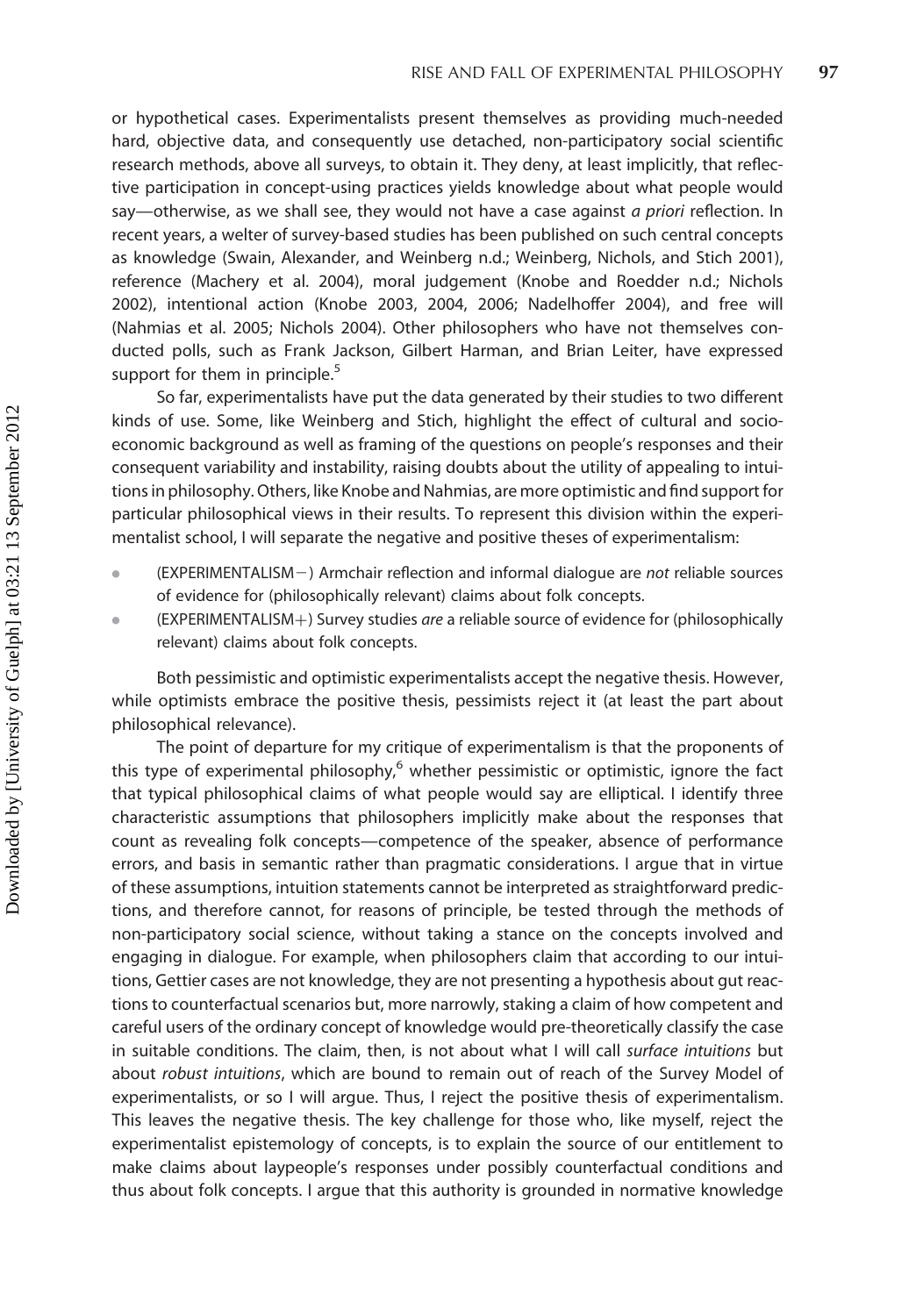gained through reflective participation in ordinary concept-using practices. This knowledge is more like our knowledge of how far it is polite to stand from a conversational partner than like our knowledge of what percentage of people believe in angels. It explains the reliability of what I will call the Dialogue and Reflection Models of the epistemology of folk concepts.

#### 2. Testing Intuitions Empirically

I will take the following as the canonical form of philosophical appeals to conceptual intuitions:

(I) S; In S, we would (not) say that X is C.

Here S is a description of a particular scenario or case, imaginary or real, X an element of that case, and C the concept that applies (or fails to apply) to X. Different concepts call for different grammatical constructions, but I will ignore such complications here, as well as modal formulations (such as 'Intuitively, it is not possible for X to be C in S'). Now, the main question is: how do we find out whether claims of type (I) are true or not? The general schema that experimentalists use in rephrasing intuition claims is something like the following:

(E) 'In S, we would (not) say that X is C' is a prediction that (most) non-specialists will (not) say that X is C if the case S is presented to them.

Appropriately filled in, a claim of type (E) is a hypothesis that is obviously empirically testable. If it is a correct operationalization of philosophical appeals to intuition, all that remains for a responsible researcher to do is to present a vignette of the case to a statistically representative sample of non-specialists and record their reactions. If a clear majority of the respondents answer as predicted, the intuition claim is (at least probably) true; if not, it is false. If responses are found to vary depending on background factors like socioeconomic class, the utility of appeals to intuition is placed in doubt, as pessimistic experimentalists argue. There's little reason to think that the truth or falsity of predictions of this kind could be reliably decided from an armchair.

How does this work in practice? I will take as my primary example an appeal to intuition that is typical in discussions of moral judgement internalism:

(I-MJI) Suppose that George frequently says that everyone has a moral duty to make sacrifices during wartime. However, he lacks any motivation to make sacrifices himself, although he is well aware that the war is on, and goes on living just as he always did. In this situation, we would not say that George has made a sincere moral judgement.

The moral internalist uses such intuitions as data for a theory that postulates a necessary conceptual connection between making a sincere moral judgement and being motivated accordingly. The sort of situation in which George makes a judgement and fails to be motivated is not conceivable (in the relevant sense of conceivability). According to the moral internalist, the explanation for why we would not say that George has made a sincere judgement (or why it is not conceivable in this situation) is that the application conditions of our concept of moral judgement, and correspondingly the truth conditions of the thoughts or assertions of which it is a constituent, incorporate the agent's being motivated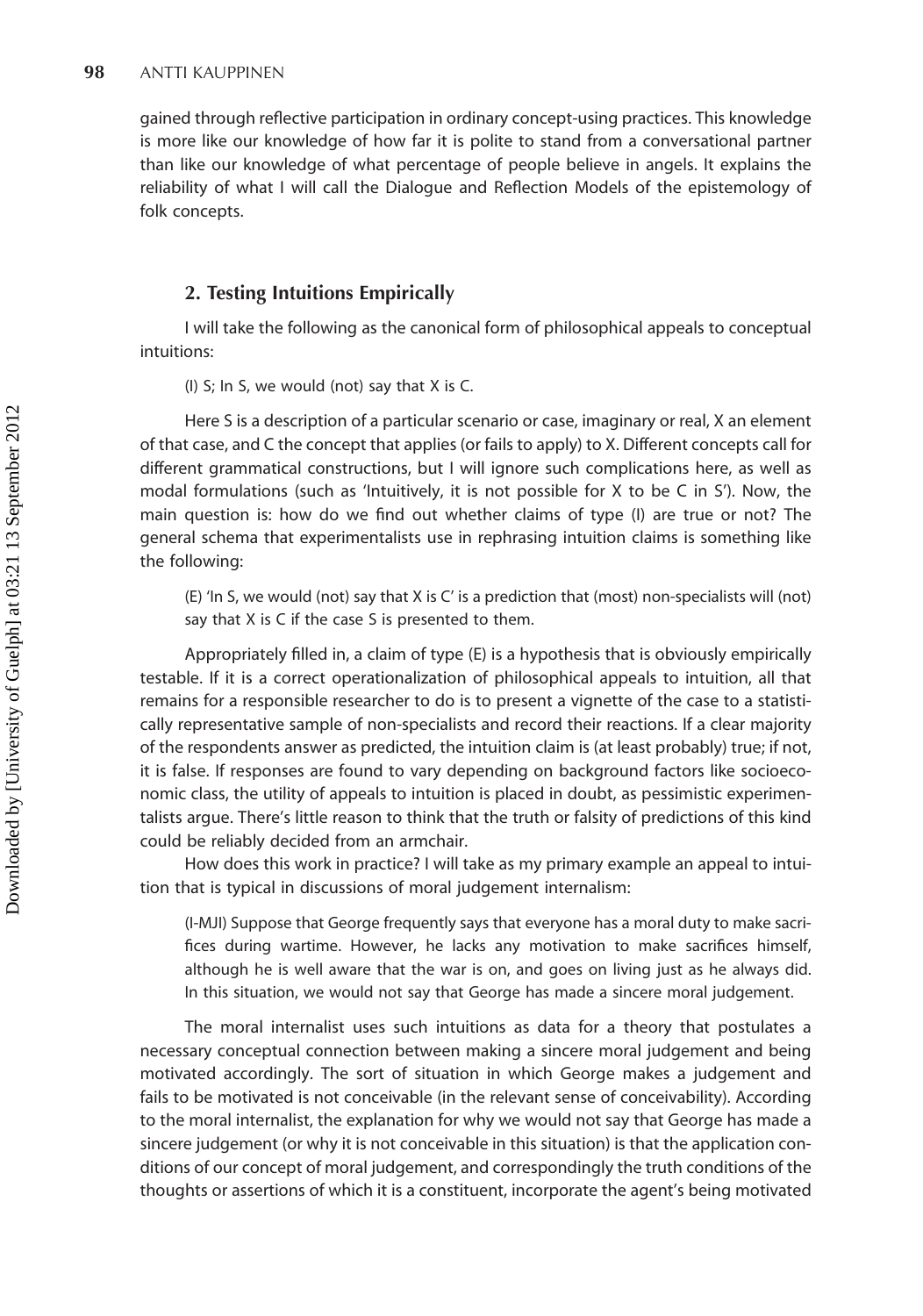accordingly, at least to an extent.<sup>7</sup> In keeping with (E), the experimentalist transforms (I-MJI) into a testable hypothesis along the following lines:

(E-MJI) '[In the case as described above in I-MJI] we would not say that George has made a sincere moral judgement' is a prediction that (most) non-specialists will not say that George has made a sincere moral judgement if the case is presented to them.

(E-MJI), obviously, can be tested by presenting a suitable version of the case to a representative sample of non-specialists. And indeed, something like it has been tested by Shaun Nichols (2002). He gave the following 'probe' to 'philosophically unsophisticated undergraduates':

John is a psychopathic criminal. He is an adult of normal intelligence, but he has no emotional reaction to hurting other people. John has hurt and indeed killed other people when he has wanted to steal their money. He says that he knows that hurting others is wrong, but that he just doesn't care if he does things that are wrong. Does John really understand that hurting others is morally wrong? (Nichols 2002, 288)

According to Nichols, nearly 85 per cent of the subjects responded that the psychopath does really understand that hurting others is morally wrong (which Nichols takes to be the same as making the judgement that hurting others is morally wrong<sup>8</sup>), in spite of entirely lacking motivation. If this is the case, then (E-MJI) is (most likely) false; that is, non-specialists do not seem to think it is impossible to make a moral judgement while lacking motivation. That is, if (E-MJI) is the right way to construe (I-MJI), it is not a platitude the grasp of which is necessary for possessing the concept that genuine moral judgements have an internal connection to motivation or a conceptual intuition that someone counts as making a moral judgement only if she is motivated accordingly. If so, the thesis of judgement internalism in moral psychology is not a conceptual truth.

A more complex and ambitious variety of experimentalism uses polls not just to settle whether people really have the sort of intuitions that philosophers assume they do, but also to challenge conceptual assumptions that philosophers routinely make. Joshua Knobe's studies on folk psychological concepts are paradigmatic examples of this variety of optimistic experimentalism. Knobe's ingenious idea is to take two cases that differ from each other only with respect to a variable that prevailing views predict to be irrelevant to people's judgements, and then show that there is, in fact, variation in responses depending on changes in the variable. Thus, mainstream views differ about whether foreseen side-effects of actions are brought about intentionally or not, but agree that the applicability of the folk concept of intentionality depends exclusively on the agent's psychological states. Consequently, they predict that folk conceptual intuitions about particular cases of intentional action are not affected by factors external to the agent's psychology. To show that the assumption is problematic, Knobe has run a series of experiments pairing cases in which the side-effects brought about by the action are morally bad and morally good, respectively. Here is his first scenario:

The vice-president of a company went to the chairman of the board and said, 'We are thinking of starting a new program. It will help us increase profits, but it will also harm the environment.' The chairman of the board answered, 'I don't care at all about harming the environment. I just want to make as much profit as I can. Let's start the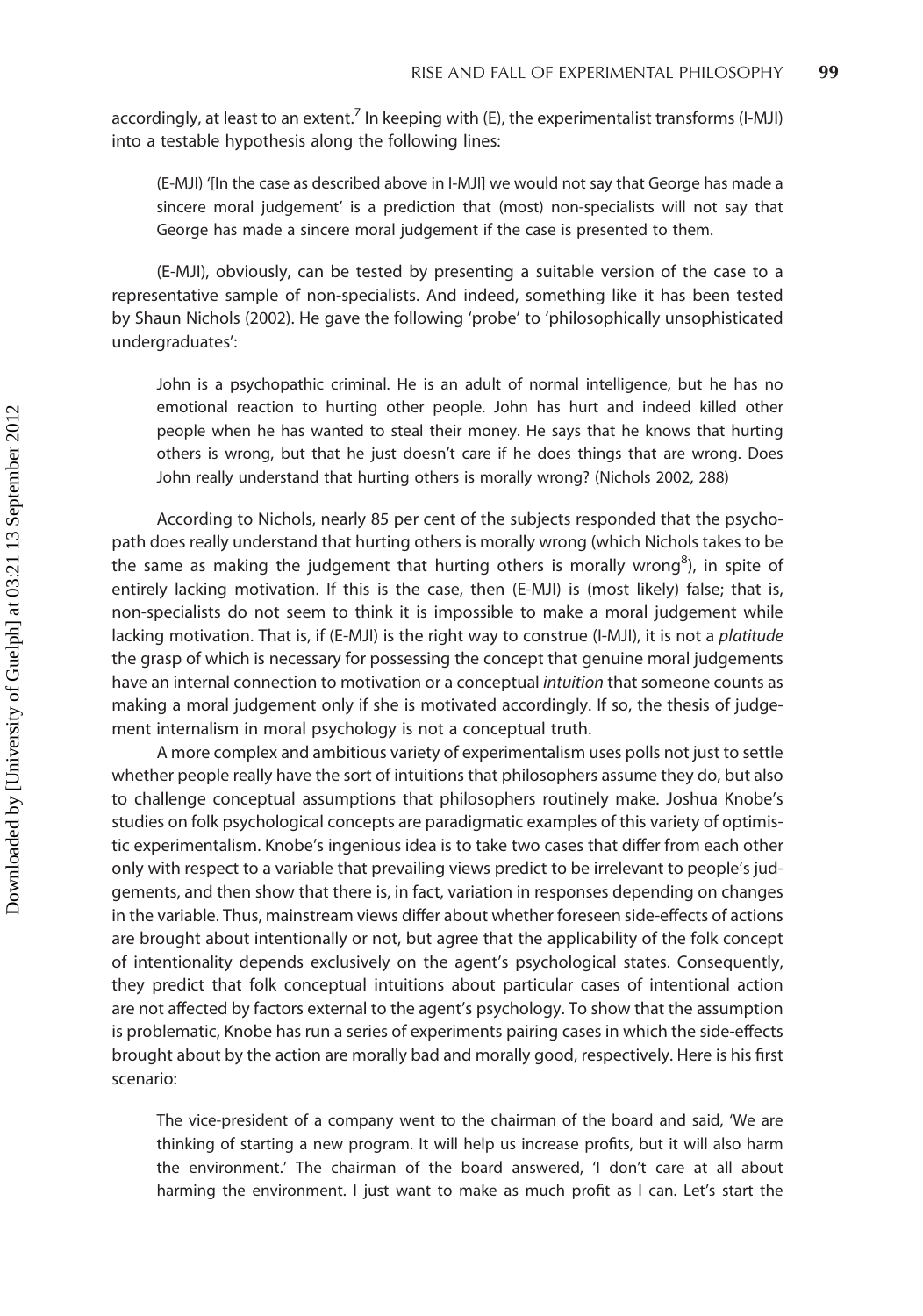new program.' They started the new program. Sure enough, the environment was harmed. (Knobe 2003, 191)

In this 'harm condition' in which the anticipated side-effect is bad, 82 per cent of Knobe's respondents (random people in Central Park) said that the chairman of the board harmed the environment intentionally. His second scenario differs from the first only with respect to the moral status of the side-effect:<sup>9</sup>

The vice-president of a company went to the chairman of the board and said, 'We are thinking of starting a new program. It will help us increase profits, and it will also help the environment.' The chairman of the board answered, 'I don't care at all about helping the environment. I just want to make as much profit as I can. Let's start the new program.' They started the new program. Sure enough, the environment was helped. (Knobe 2003, 191)

In this 'help condition', 77 per cent of the people asked said that the chairman of the board did not help the environment intentionally. Thus, while prevailing views predict symmetry in people's responses to such cases, Knobe's studies suggest that the responses are in fact asymmetrical, driven by factors external to the agent's psychology, namely moral considerations. From this and other similar studies Knobe concludes, further, that moral considerations play a role in people's concept of intentional action (Knobe 2006).

The studies by Nichols, Knobe, and other experimentalists differ in details and aims, but all of them presuppose that something like (E) is the correct operationalization of appeals to intuition. For optimists, responses to surveys yield data against which competing philosophical views and analyses can be assessed. For pessimists, the fact that we can find ordering effects and cross-cultural variations in responses to surveys shows that the whole practice of appealing to folk intuitions is dubious.<sup>10</sup> Both subscribe, nevertheless, to the Survey Model of the epistemology of folk concepts, and endorse the claim that testing folk intuitions is an *a posteriori* enterprise on a par with empirical science. It promises to put philosophy on a path of progress and put an end to vain quarrel. This promise, surely, explains the rise of experimental philosophy.

#### 3. Ellipsis and the Implicit Assumptions of Intuition Claims

Where does the Survey Model go wrong? I believe that construing appeals to intuition as (E) is a natural mistake to make—it is one way to read literally what is often said. If what philosophers claim really was that people are inclined to say x in S, period, the experimentalist construal would be correct. But I will maintain that it is not what we do, in spite of the surface grammar. Instead, philosophical claims about intuitions are typically elliptical. Ellipsis is a common linguistic phenomenon; when it is taken to be obvious in the context, people say things like 'I love the City' instead of 'I love New York' (or London or Helsinki or whatever). Given the purpose of the discourse and shared background assumptions, there is no need to spell out explicitly what is being claimed—indeed, doing so would violate the Gricean maxim of not giving unnecessary information (see below). Similarly, when making claims about intuitions or platitudes, about what 'we would say', philosophers take for granted certain background assumptions that, when made explicit, show that (E) is not the right way to spell out what is asserted in (I). At least, this is how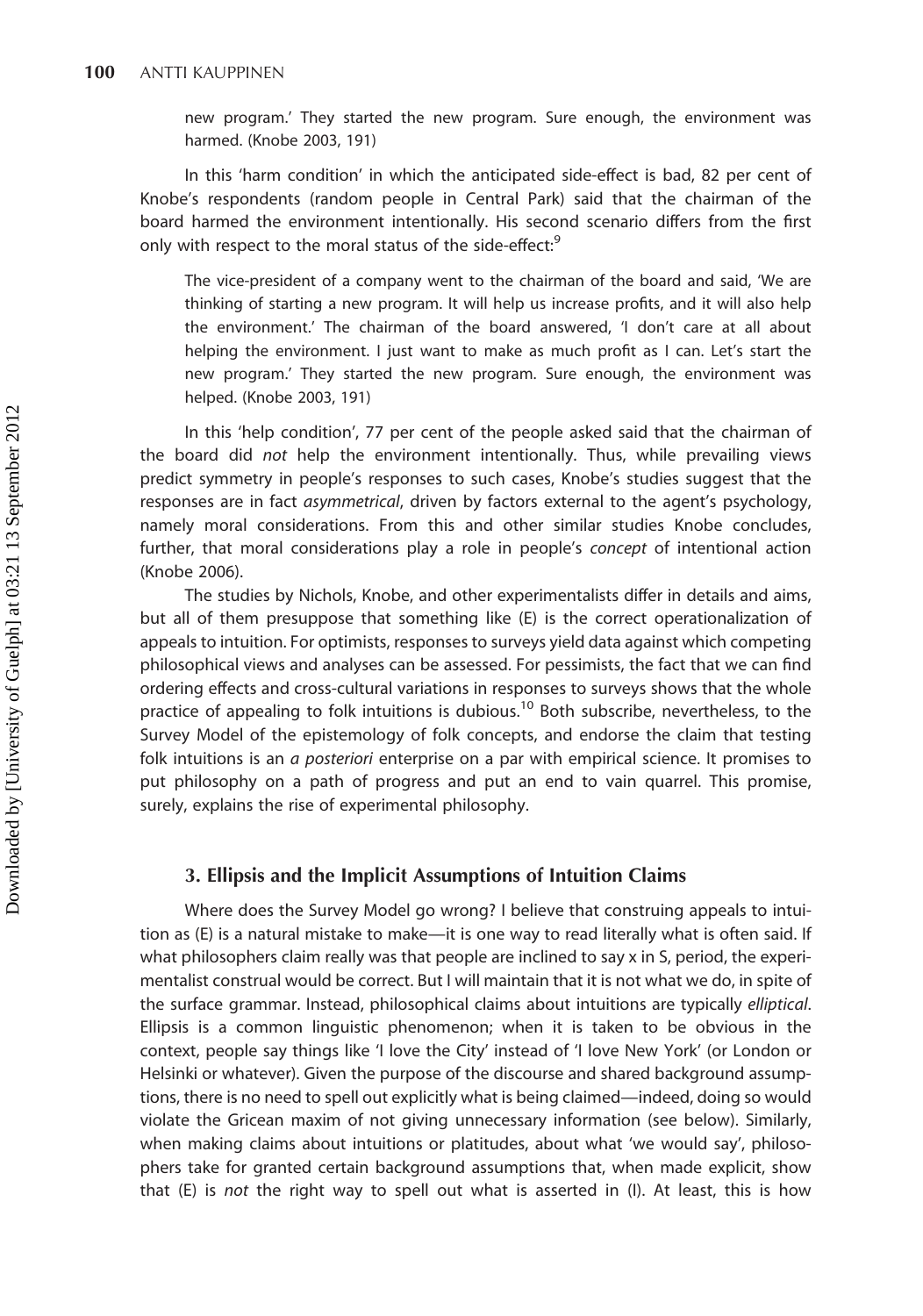charity requires us to conceive of their claims. Moreover, as I will argue, these background assumptions are justified in light of the goals of conceptual analysis.

My alternative explication of (I) is the following:

(A) 'In S, we would say that X is C' is a hypothesis about how  $(1)$  competent users of the concepts in question would respond if (2) they considered the case in sufficiently ideal conditions and (3) their answer was influenced only by semantic considerations.

It is central to my case against the positive thesis of experimentalism that requirements (1)–(3) rule out surveys as a method for accessing the semantic application conditions of folk concepts. In this section, I will discuss these requirements and the rationale for them, and address the issue of their testability in Section 4.

#### 3.1. Surface Intuitions and Robust Intuitions

There are really two steps in the inquiry into folk concepts. First, if we are asking nonspecialists, we want to find out what their individual representations of the concept (or whatever constitutes their grasp of it) are—what Larry's or Anne's or Lily's concept of knowledge is, for example. And we are interested in this because, second, we ultimately want to know what the folk's shared concept of knowledge is (or whether there is one in the first place). This latter step does not require that the linguistic behaviour of the folk is completely uniform, but only that they aim to conform their thought and speech to the same constraints as others.<sup>11</sup> We talk about the concept of knowledge or the concept of moral judgement, after all, and claims about conceptual truths are claims about how proper applications of such public concepts are related to each other.<sup>12</sup> What I will argue is that the sort of information that surveys yield does not warrant taking either step. A person's response does not reveal what the extension or intension of her concept is if it results from some other factor such as inattention or pragmatic considerations that surveys do not control for, and it does not, in addition, reveal what the public concept is if she has a poor grasp of it or if she simply makes a mistake in a certain (type of) case. This is why her 'intuitions' count only when the sort of conditions listed in (A) are met. One way to put this is to say that surveys can only inform us of surface intuitions that do not help us in the project of finding out the folk concepts. For that purpose, we need robust intuitions that are elicited only when conditions in (A) obtain—that is, when failures of competence, failures of performance, and influence of irrelevant factors are ruled out.

#### 3.2. Competence and Normativity

It should be obvious that when philosophers appeal to 'us' in making their claims, the extension is limited to those who are competent with the concept in question. After all, what incompetent users of a concept say about a given case does not tell us anything about the concept we are interested in—someone who has no relevant pre-theoretical knowledge about the concept cannot manifest it. Nobody would test a Gettier analysis by asking a small child whether the person in the case described knows or not, or count the child's response as a counterexample. And children are only the most obvious example. On many theories of concept possession, competence with a concept is a matter of degree and context.<sup>13</sup> This is to deny that there is, strictly speaking, such a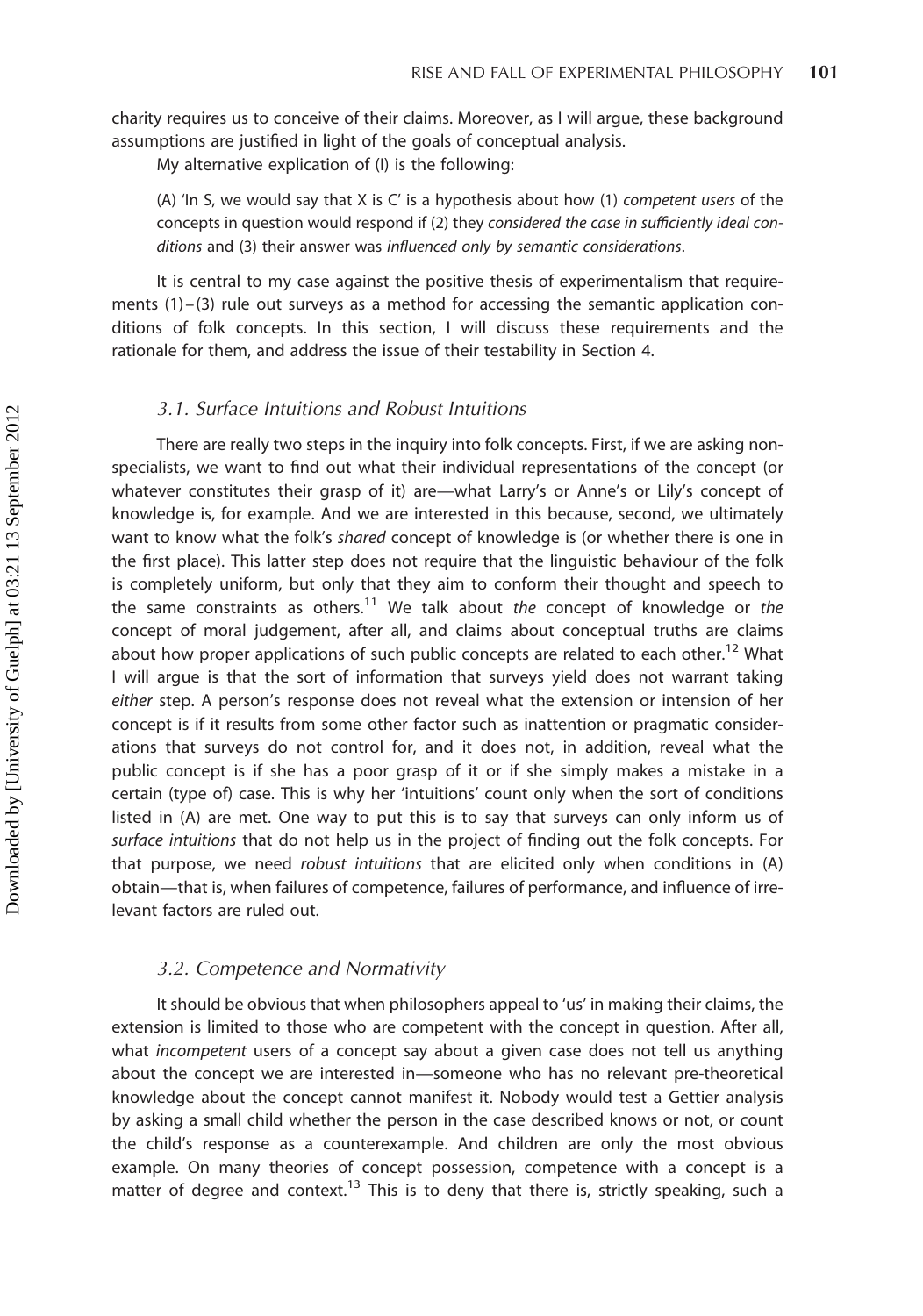thing as a 'competent speaker of English', for example.<sup>14</sup> To be sure, normal speakers are able to latch on to patterns of proper use and extrapolate correctly to new cases, as long as the similarities and differences between the cases are salient enough. For many practical purposes such ability suffices for competence. But some will be less and some more successful at grasping the rationale guiding application to new cases and thus discriminating between scenarios. Some concepts will be harder to grasp than others—perhaps most people with normal physiological capacities will be able to tell, when presented with a visual scenario, whether an object is white or not, but it is not as easy to tell whether an argument is compelling or whether a person in a counterfactual scenario should be described as morally responsible or not, if one is to accord with the correct pattern of applications of the concept.

Importantly, as my talk of 'patterns of proper use' and 'correct extrapolation' already suggests, talk of competence brings in *normative* questions.<sup>15</sup> To say that someone is a competent user is to say that she is able to apply the concept correctly to a sufficient number of cases (where what counts as 'sufficient' will surely depend on context), and thus to take a stand on what counts as correct use. As discussions inspired by Wittgenstein's remarks on rule-following have shown, such normative claims about correct use (and thus competence) cannot be derived from facts about actual usage or (simple) dispositions to apply the concept. Meaning or conceptual content in effect lays down a rule dividing scenarios into those in which it is appropriate to apply the concept and those in which it isn't. In Kripke's example, to say that one means the addition function by  $'+$  is to say that one should respond '125' when the task is to compute '57 + 68', not that one will or would so respond.<sup>16</sup> Without such normative constraints, the notion of content would vanish. If a person who applied red to pure fallen snow or a cucumber, for example, would not be making a mistake, her concept would not have the same content as ours, or perhaps no content at all—anything would equally fall in the extension of the speaker's concept red, provided that she was somehow led to apply it to an object.<sup>17</sup> For talk of mistakes to make sense, the concept must set some normative constraints for its use—there must be a distinction between what seems right and what is right.

It follows from the normativity of content that we cannot simply look at what situations someone applies a concept to and infer what the criteria or rules guiding her use are, since that would amount to excluding the possibility of making mistakes. What, then, determines which applications count as correct according to a speaker's grasp of a concept? A tempting response is to say that correct applications are those that one is disposed to give under suitable conditions. This allows for the possibility of mistakes, since it can be true that I am disposed to do something I do not actually do. It is, however, clear that at least simple forms of dispositionalism do not solve the problem, since, as Kripke points out, we can also be disposed to make mistakes. To take his example of following the rule for addition, he points out that there are some people who are disposed to forget to 'carry' when adding large numbers, so that their answers do not accord with the addition function. The simple dispositionalist will have to say that what these people mean by  $'+'$  is some other, more complex function (Kripke calls it 'skaddition'), with regard to which they make no computational mistakes. But this is most implausible. The correct description of the case is, as Kripke puts it, that 'for them as for us, " $+$ " means addition, but for certain numbers they are not disposed to give the answer they should give, if they are to accord with the table of the function they actually *meant'* (Kripke 1982, 29). The question about what, if anything, makes it the case that the skadders actually meant to add thus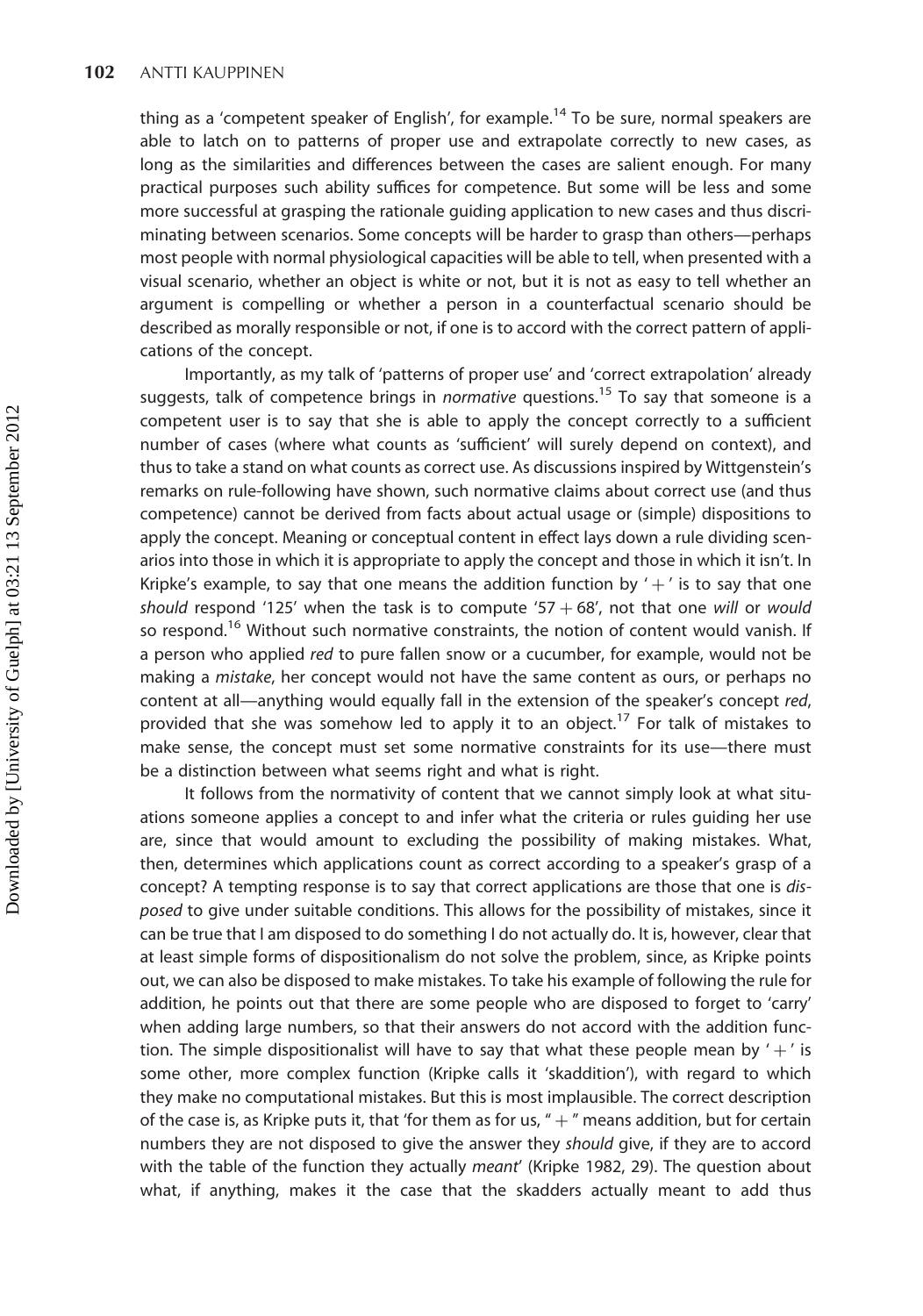remains open after we have considered their dispositions. Sceptics about meaning, like Kripke himself, say that there is, in the end, no fact of the matter; instead, when we say that someone means *addition* by  $' + '$  in spite of making occasional mistakes, we express acceptance into the community as an adder, as someone whose responses can be expected to 'agree with those of the community in enough cases, especially the simple ones' (Kripke 1982, 92).<sup>18</sup> Non-sceptics try to provide for a 'straight solution' that would show that there is, after all, some fact about a speaker or her community that makes it the case that she should give a particular answer, even if she does not actually do so.<sup>19</sup>

This is a live controversy, and I do not want to enter it here. What is important for my purposes is that the same points apply on the communal level, as many have pointed out. Communities can make mistakes by their own lights, and even be disposed to do so. Arguably, to make sense of the notion of normative constraint, we must allow for the possibility that the rules for our concept red determine whether or not it applies to a future case independently of what we will, then, judge—in other words, it may be that we should, by our rules, call something 'red' even if everybody in actual fact judges otherwise.<sup>20</sup> If this is the case, there is no way to derive the conceptual norms in force in a community, and thus standards of competence, from the responses or simple dispositions of a majority.

Let me recap the argument of this section. For the purpose of understanding a folk concept, only the responses of competent users count. Competent users are those whose application of the concept generally matches the conceptual norms prevailing in the linguistic community. To sort out incompetent users, one must therefore identify at least the most important norms governing the concept. These norms cannot be derived from either actual use or simple dispositions, individual or collective, since the very notion of normative constraint opens a gap between what people are inclined to say about a particular case and what they should, by their own lights, say about it. It is important to bear in mind that the norms in question are not imported from the outside by the philosopher—rather, they are rules that concept-users at least implicitly are committed to, even if they follow them 'blindly'. If you point out to the person who is systematically forgetting to 'carry' that she is not following the addition rule she thought she was and explain why, it is most unlikely that the response will be along the lines 'but I'm not trying to add, I'm just skadding!'. Given the potential gap between actual response and correct response, it will not be a simple task to determine which speakers are competent users.

#### 3.3. Ideal Conditions

I argued in the previous section that appeals to intuition are appeals to the judgement of competent users of concepts. But competence is no guarantee of getting it right. Even competent users can make mistakes, and mistakes do not serve as support or counterexamples to proposed analyses. The conditions in which judgements are made must be conducive to avoiding performance errors. For short, I will call such conditions ideal. They are conditions in which there are no perturbing, warping or distorting factors or limits of information, access or ability (Pettit 1999, 32). There is no single substantively specified set of ideal conditions for applying concepts, since such conditions may vary with the concept in question. Rather, as Philip Pettit notes, we find these conditions implicit in the practices of resolving discrepancies across time or subjects—as we notice differences in responses and look for an explanation for them, we come to discredit judgements made under certain conditions (Pettit, 1999, 29-33). For example, we do not treat judgements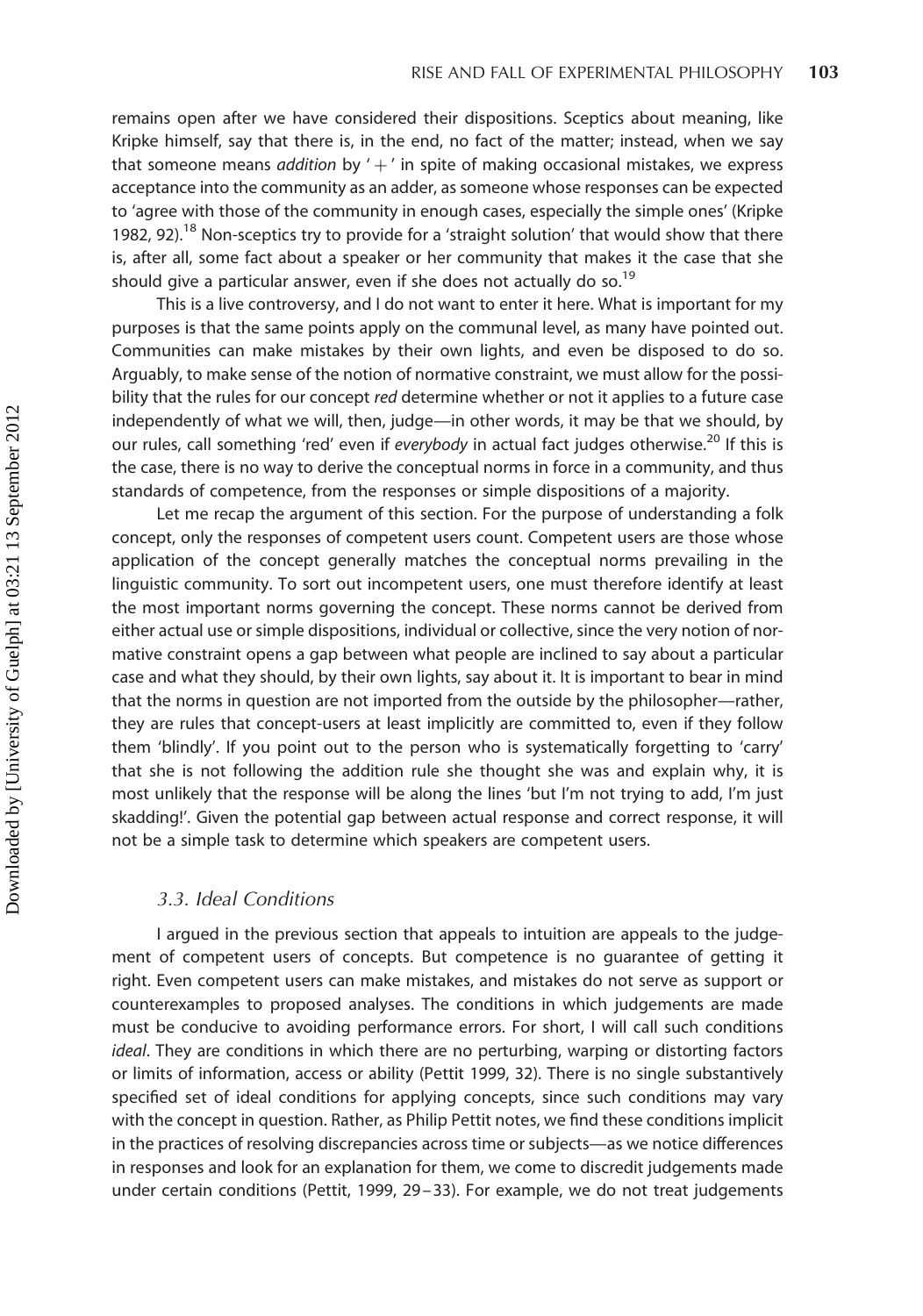about colours made in certain kinds of lightning or certain judgements about responsibility made in an agitated state as authoritative—we understand that there are circumstances in which people are tempted to blame somebody even if in a cool hour they themselves would acknowledge that nobody is to blame.

There are, to be sure, some general things to say about conditions that are favourable for intuitive judgements. When a philosopher says that competent speakers would say certain things, she does not predict that they will respond in a certain way off the cuff. Nor would such response support a philosophical thesis. Appeals to intuition are not appeals to gut reactions, but simply to pre-theoretic judgements that may require careful consideration. It is not always obvious whether a concept applies to a case, nor are users always attentive to relevant details. Giving the answer that reflects one's concept is, naturally, the more difficult the more unusual the case. Being asked to apply a concept to a hypothetical situation that is a remote possibility by ordinary lights can call for advanced skills in counterfactual reasoning—for example, what indeed would we say about responsibility if someone committed the same crime over and over again were the universe re-created over and over again with the same initial conditions and laws of nature?<sup>21</sup> In other cases, there may be considerations weighing in different directions that need sorting out. Concepts form webs and clusters, and it will often be necessary to look at several cases to find patterns, connections, and contrasts. To get it right by one's own lights can take hard thinking and time, and the attempt could be thwarted by passions or loss of interest. There is a general requirement to think through the implications of individual judgements—a hasty judgement or simply a judgement that fails to fit with one's other uses of the concept will not count as one's robust intuition about the case.

#### 3.4. Semantic Versus Pragmatic Considerations

Even if we limited ourselves to responses by competent speakers in ideal conditions, what they would say about particular cases would not necessarily reveal to us what we are interested in, namely the semantic contours of the concept at hand or the contribution it makes to the truth conditions of sentences in which it is used. The core mistake of early ordinary language philosophy was assuming such a direct link between proper use and meaning (see Soames 2003, especially chap. 9). This is because the appropriateness of what we say also depends on various pragmatic factors that are not part of the meaning or semantic content of the expression. For example, some things are too obvious to say, others would give a wrong impression in the context. To take a classic example, Ryle claimed in The Concept of Mind that 'voluntary' and 'involuntary' are used only for actions which ought not to be done: 'We discuss whether someone's action was voluntary or not only when the action seems to have been his fault' (Ryle 1949, 69). Even supposing that this observation on ordinary use is correct—and there is certainly no reason to doubt Ryle's competence and attention!—the conclusion does not follow. For it is a solid Gricean pragmatic principle that cooperative speakers try to give just the right amount of information given the purposes of the conversation, no more and no less.<sup>22</sup> In most contexts it would be *unnecessary* to say, for example, that I voluntarily had lunch yesterday, unless there was something exceptional to it—as a result, it would typically conversationally implicate that I usually have lunch only involuntarily, or indeed that I accept whatever blame there may be forthcoming for having had lunch yesterday. Consequently, talk of voluntariness would be misleading in ordinary contexts, in which the implicatures do not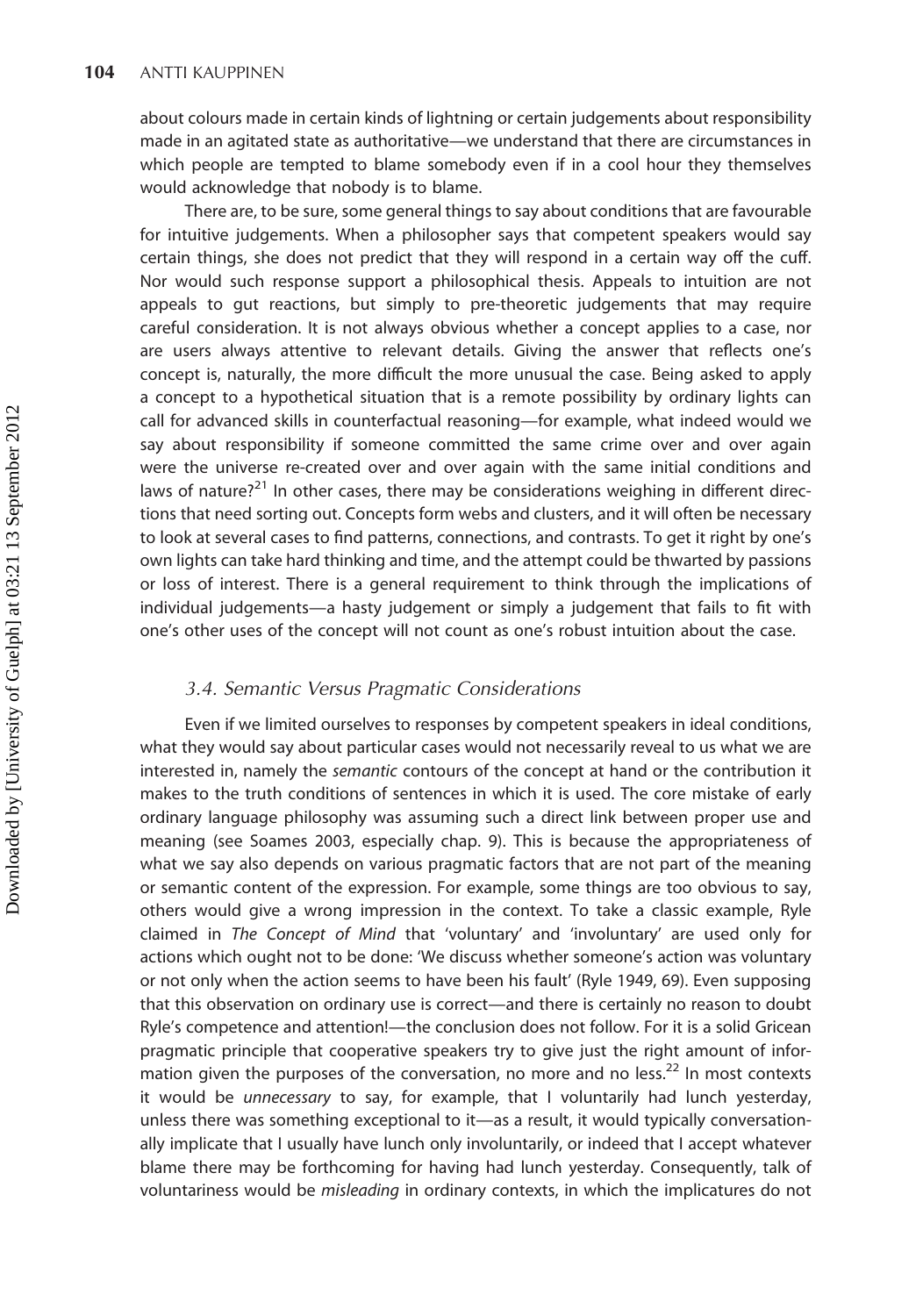hold, and therefore pragmatically inappropriate, something we would not ordinarily say. But that does not mean it would be *untrue* that I had lunch voluntarily; it would still be semantically appropriate to say so. In general, it is not easy to separate the contribution of semantic and pragmatic considerations to what people say (and what it is proper to say)—excellent, trained philosophers have made major blunders—and in surveys of amateurs it is practically impossible.

#### 4. The Failure of the Positive Thesis of Experimentalism

In the previous section, I have argued that the correct explication of (I) is (A) rather than (E). As long as the requirements  $(1)$  –(3) above are not tested for, testing for (E) amounts, in effect, to testing for  $(E^*)$ :

 $(E^*)$  'In S, we would say that X is C' is a prediction that (most) non-specialists who  $(1')$ appear to understand the question will say that  $X$  is  $C$  if the case  $S$  is presented to them (2') however they consider it in whatever conditions they find themselves in and (3') whatever kind of considerations influence their response.

The truth or falsity of  $(E^*)$  is surely quite irrelevant to whether our shared concept C properly applies to X, the question that the philosopher is asking. There is no support to be had from responses of those non-philosophers who only appear to understand the question, who may have an imperfect grasp of the concept in question, who may or may not think hard about the application of the concept in circumstances that may or may not be conducive to avoiding conceptual mistakes, who may or may not rush in their judgements, and who may or may not be influenced by various pragmatic factors. Nor do such surface intuitions provide data that is to be explained or explained away, since some of them may be mere noise that does not have to be accommodated in an account of the folk concept. Moreover, these responses are an unreliable guide not only to the public concept, but to the individual respondents' concepts as well, since they apply their own rules fallibly, and do not only respond to semantic factors. My first criticism of the positive thesis of experimentalism—that surveys are a reliable source of evidence for philosophically relevant claims about folk concepts—can then be formulated as follows: the actual studies conducted so far have failed to rule out competence failures, performance failures, and the potential influence of pragmatic factors, and as such do not yield the sort of results that could support or raise doubts about philosophical appeals to conceptual intuitions.<sup>23</sup>

The crucial question, however, does not concern the studies conducted so far. It is whether it would be, at least in principle, possible to test claims of type (A) empirically in the sense that experimentalists recognize, that is, in terms of non-participatory social scientific methods, and if so, how.<sup>24</sup> This is very doubtful. First, as I noted, the question about who is a competent user is a normative question, a question about who gets it right, and it is very hard to see how one could answer it from the detached stance of an observer. To begin with, it seems that experimentalists assume—and must assume—that meaning or conceptual content supervenes on actual use or simple response-dispositions of speakers. After all, that is what they are testing for. Taking polls is a more or less reliable way to discover facts about actual use, and thus, they implicitly assume, a more or less reliable way to discover facts about what people mean by their words or what their concepts are. But as I already noted, what counts as correct use for the folk cannot be derived from the folk's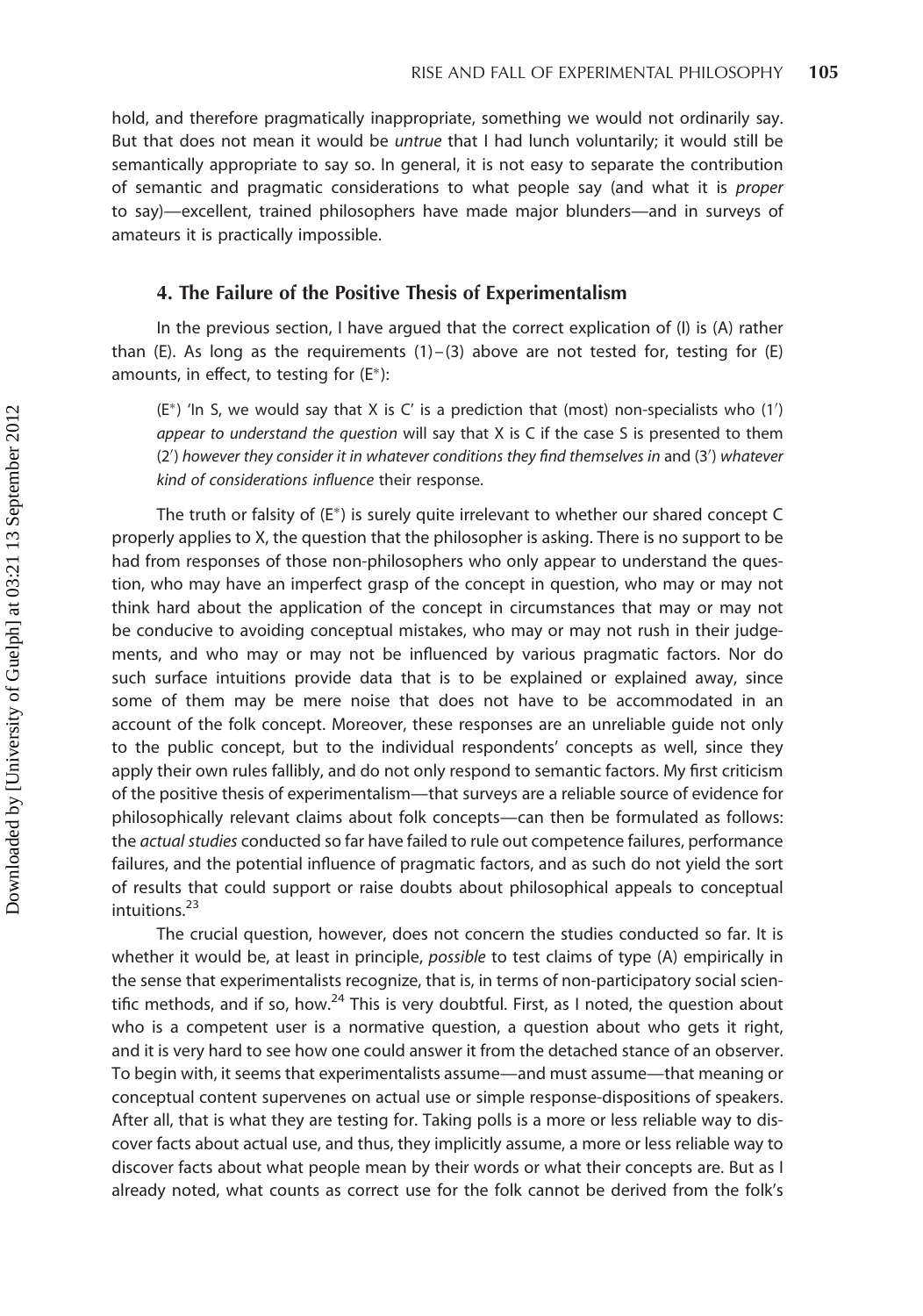actual use of the concept in question, so that standards of competence cannot be established with reference to majority response. Further, though one may presume that respondents have general mastery of a language, that is not enough, given that there are local variations in competence. One may be a minimally competent user of a concept, having the sort of rough grasp that enables one to converse about central cases, but lack sufficient understanding to apply it to philosophically interesting cases. (Think about someone for whom subjective certainty is a central element in the concept of knowledge.) To be sure, it is possible to ask control questions to rule out, for example, the responses of people who identify knowledge with subjective certainty, as Weinberg, Nichols, and Stich (2001) did. But to make this commendable move is already to take a stance on what the folk concept of knowledge is—in this case, to distinguish between two different everyday senses of 'knowledge' and take one of them to be philosophically relevant. Control questions amount to presupposing that certain answers will not reflect the folk concept, and these presuppositions cannot, by definition, be justified by means of surveys. (I agree, of course, that they can often be otherwise justified, but that is to deny the negative thesis of experimentalism.) The burden is on the experimentalist to present a neutral test of who is a sufficiently competent user of the folk concept of knowledge or moral judgement, for example.

Second, testing for ideal conditions and careful consideration does not seem to be possible without engaging in dialogue with the test subjects, and that, again, violates the spirit and letter of experimentalist quasi-observation. What is needed is a way of checking whether the test subject is making a performance error by her own lights. We can imagine a researcher going through a test subject's answers together with her, asking for the reasons why she answered one way rather than another, making sure she really did correctly understand the counterfactual scenario involved and did not read more or less into it than described in the test, pointing out similarities and disanalogies with other cases of, say, knowledge or moral judgement, and trying to get her to reflect on whether her response is really what she wants to say in the case in point—whether she is really following her own rules. But this is no longer merely 'probing' the test subjects. It is not doing experimental philosophy in the new and distinct sense, but rather a return to the good old Socratic method (see below). Again, the burden is on the experimentalist to show how we could ascertain that ideal conditions obtain for each of the test subjects without leaving detachment behind. Otherwise, we might as well skip the superfluous and unreliable survey and go straight into dialogue.

Finally, testing for the influence of pragmatic considerations is no simple matter either, though here the problems seem to be practical rather than principled. The distinction between semantics and pragmatics is a matter of much contention in contemporary philosophy of language,<sup>25</sup> but one could perhaps roughly say that the semantic content of a sentence is determined by the standing meaning of the lexical items, syntactic rules for their combination, and those elements of the non-linguistic context that are needed to resolve the reference of lexical items in accordance with their standing meaning.<sup>26</sup> (The last clause allows indexicals, for example, to contribute to the semantic content of a sentence.) In short, semantic content comprises what is required for a sentence to express a truth-evaluable proposition in context. Depending on the context of utterance, a speech act may express a number of other propositions over and above its semantic content. Gricean conversational and conventional implicatures are at least a central class of these non-semantic—that is, pragmatic—contents. Now, while Grice provides criteria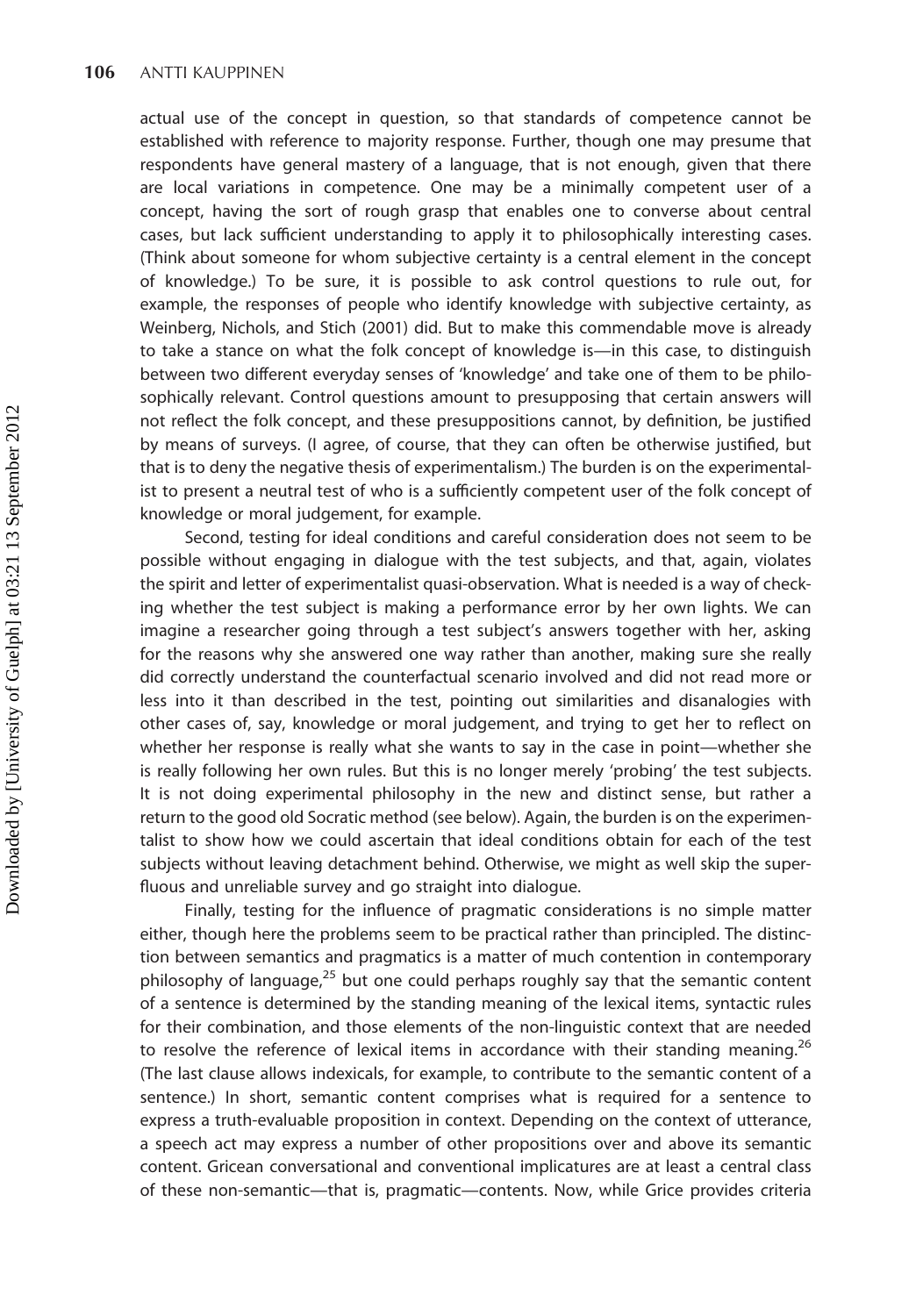for what counts as an implicature and some tests for differentiating between what is said and what is meant, it is not at all clear how to apply them to a survey situation. For example, Fred Adams and Annie Steadman (2004) have suggested that in the Knobe study, people say that the CEO brings about the side-effect intentionally in the harm condition because they want to blame the CEO and think that blaming and intentionality go together. In other words, saying that the CEO did not bring about the side-effect intentionally would implicate that he is not to blame for it. Adams and Steadman claim that this and the converse implicatures in the help condition show that pragmatic considerations explain the asymmetry in Knobe's results.<sup>27</sup> The question is how to test for this. On Grice's view, conversational implicatures are essentially such that they can be worked out, given the assumption of conversational cooperation and facts about the context, including mutual beliefs (Grice 1989, 31). But when a person responds to a yes/no survey question (or rates assent on a Likert scale), just what is the conversational context? Who is he or she conversing with, and how do we work out what he or she assumes about the hearer's beliefs? Frankly, this is a baffling task.<sup>28</sup> Once again, an actual dialogue would help, but it would mean leaving behind the Survey Model and its pretension to scientific objectivity.

#### 4.1. The Argument from Disagreement

At this point the experimentalist may well say: 'But surely there is something about the test subjects' psychology that explains why most of them say psychopaths make moral judgements or why the moral status of side-effects makes such a dramatic difference to attributions of intentionality!' This is, of course, true as far as it goes. The question, however, is whether these results tell us something relevant about folk *concepts*, as experimentalists claim. So far, I have argued that for that to be the case, certain conditions would have to be fulfilled, and that experimentalist methods cannot test for them. But there is also a different reason to be suspicious about the inference from poll results to the contours of the folk concept. I will call it the Argument from Disagreement. Its starting point is that agreement and disagreement about a subject matter presuppose that both parties are talking about the same thing, and this in turn presupposes that they share the same concept. For the purposes of this argument, it does not matter what counts as sharing a concept, but for simplicity, I will say that the concepts of two people are identical if they make the same contribution to the truth conditions of claims involving that concept in all possible worlds.<sup>29</sup> Thus, if my concept of redness is the concept of a surface reflectance property R1 and your concept of redness is the concept of surface reflectance property R2, when I say that something is red and you say that it is not red, there is no disagreement between us; by calling the object 'red' I have attributed one property it and you another. We are merely talking past each other, and both our claims may be true at the same time. Agreement and disagreement thus both presuppose that our talk expresses a shared concept.

Now, let us consider the results of the surveys I mentioned. They are without exception mixed: a certain percentage of people are ready to apply the concept in question, while others will refrain. What can we say in such a situation? In the Nichols survey on moral internalism, 85 per cent of those surveyed answered that a psychopath with no moral motivation can still understand that hurting others is wrong, while 15 per cent disagreed. Nichols took this lopsided result to show that the internalist account of the folk concept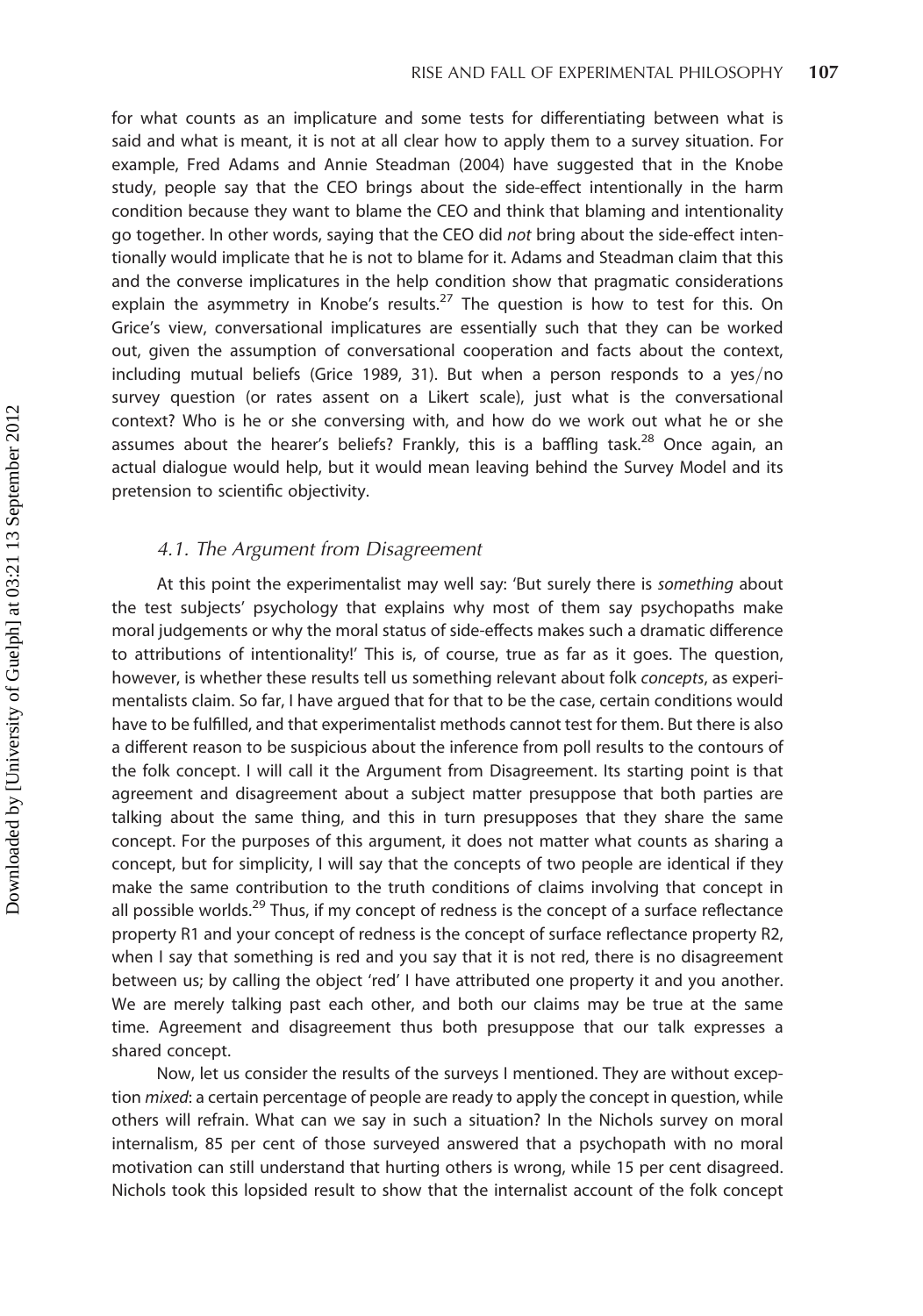of moral judgement is mistaken. But the argument from disagreement shows that this inference is illegitimate. It can be formulated as a dilemma. Either a test subject's response to a survey question reveals whether the case falls under her concept, or it doesn't. If it doesn't, the response is obviously uninformative and running the survey for this purpose is pointless. But what if it does? Then those who answer in the negative will not and cannot *disagree* with those who answer in the affirmative. Were this the case in the moral internalism survey, the minority's concept would incorporate the internalist motivation condition, so that attributions of moral judgement to people who are not appropriately motivated would be false, while the majority's concept would lack this condition and thus contribute differently to truth conditions of claims about moral judgement. In other words, there would be two distinct concepts at play, moral judgement-EXT and moral judgement-INT, the first employed by the majority and the second by the minority, and consequently no disagreement between the two groups—they would just talk past each other when using the phrase 'moral judgement'. But this is absurd. We know that in most such cases the people in fact disagree and consequently that they share a single concept, regardless of how they respond to the survey question. What, then, could we learn about the concept from asking the question? This is the argument from disagreement.

The obvious fallback position for the experimentalist is that the majority response reveals the correct application of the shared concept, and those in the minority are simply wrong in their application of the shared concept (that is, either lacking in competence or making a performance error). This is a step in the right direction to the extent that it acknowledges a gap between one's dispositions to apply a concept and the proper application of one's concept. But as we already saw, correctness is not a matter of going with the crowd—it is certainly possible that a majority is mistaken in the application of the shared concept. It is not a priori true that minorities cannot be more competent, more careful, or more aware of pragmatic influences in concept application than majorities. And why would the responses of those who happen to be in the majority not only reveal their concept but also that of those in the minority, while the responses of those in the minority would reveal nothing about anybody's concept? Whence the asymmetry? What entitles us to throw out the responses of the minority when we are trying to get at a concept shared by those in the majority and those in the minority? We need an explanation of why we should prioritize the majority's responses, and the mere fact that they are a majority is no such thing. Thus, we have another reason to believe that the experimentalist approach leads to a dead end. It cannot tell us what the folk's shared concepts are, because it cannot tell us which responses count as revealing them and which do not.

It may be worth pointing out that neither the argument from disagreement nor the conditions on robust intuitions show, or try to show, that the results obtained by experimentalists do not call for an explanation of some sort. There must indeed be a reason why people have the surface intuitions they do. That reason will no doubt be different in different cases. Some responses will indeed result from correct application of a shared concept. Others may be driven by a desire to blame, for example, and yet others by charity that leads test subjects to read more into vignettes than they explicitly state.<sup>30</sup> In some cases, the explanation may be philosophically interesting, even if not for the purposes of conceptual analysis. Mostly, however, the explanation will be psychological, and nothing I have said bears on the possibility of experimental psychology.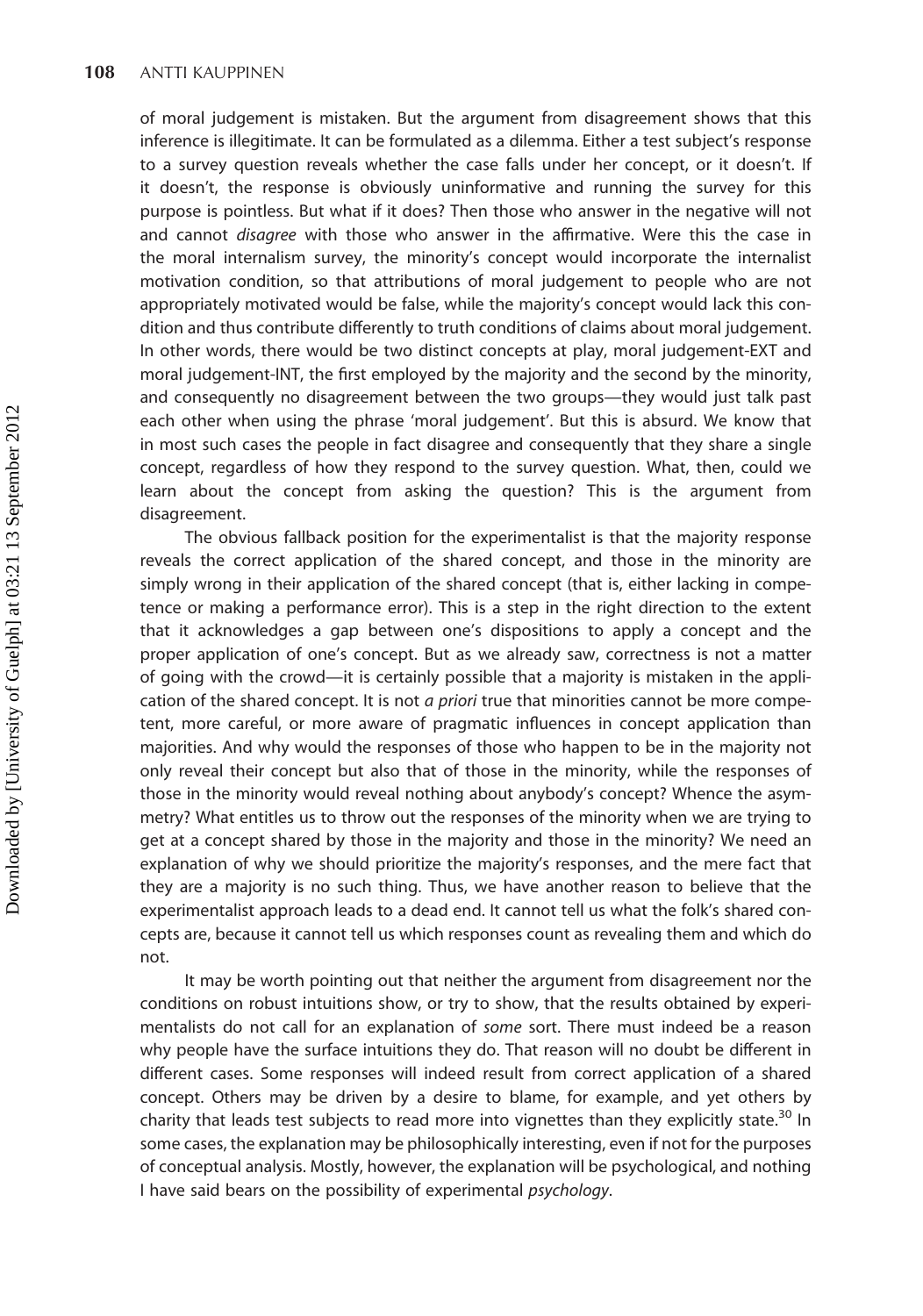#### 5. From Surveys to Dialogue and Reflection

In the previous sections I have argued that the Survey Model of the epistemology of folk concepts and with it the positive thesis of experimentalism fails, in spite of its initial promise and plausibility. This leaves the negative, sceptical thesis. How can we confirm or disconfirm appeals of the form (I), if not by running polls? How do we gain traction with the concepts of ordinary folk? How do we elicit robust intuitions instead of surface intuitions? I have argued that this is a question about assessing counterfactuals of type (A) about what competent, careful speakers would say in favourable conditions if they abstracted away from pragmatic considerations—in other words, what the semantic rules of our language say about the application of the concept in question. For example, when we ask whether genuine moral judgements conceptually involve corresponding motivation according to ordinary folk, we are in effect asking whether competent, careful speakers guided only by semantic considerations would describe someone who says he thinks something is wrong but is not disposed to refrain from doing it as having made a sincere moral judgement. This is why the fact, if it is such, that 85 per cent of those queried in a college classroom or a Manhattan park say a psychopath can make a moral judgement while being entirely unmoved does not contradict the strong internalists' claim about what non-specialists would say, since that claim is only about the folk's responses in the kind of conditions that I have outlined—about robust rather than surface intuitions, in the terminology introduced above. And there is no way for a philosopher to ascertain how people would respond in such a situation without breaking the fourth wall to create the relevant conditions—that is, without entering into dialogue with them, varying examples, teasing out implications, presenting alternative interpretations to choose from to separate the semantic and the pragmatic, and so on. I will call this approach the Dialogue Model of the epistemology of folk concepts.

#### 5.1. The Dialogue Model

How and why does philosophical dialogue work? I will take a concrete example. In the moral internalism case, one might present non-specialists with the sort of scenario in which someone is trying to convince a friend to adopt a moral stance, say become a vegetarian, and ask if the friend has really become convinced of the wrongness of eating meat as long as he has no inclination of refraining from doing it. If they answer negatively, the philosopher could point out that this seems inconsistent with attributing genuine moral convictions to the psychopath, perhaps try to disambiguate in which sense one might be inclined to say the psychopath 'understands' something is wrong, and so on. If we want to get people to respond in ways that represent the rules they actually are committed to, we cannot pretend to be ignorant of common distorting factors—to use the Kripkean example, if we want to find out whether someone's concept of addition is the same as ours, we are surely entitled to point out an obvious failure to carry in a particular case and so perhaps get her to see the application as a mistake by her own lights. This process of making sure that a particular response genuinely reflects the respondent's concept is hard work, and never free of the danger of leading the witness in the direction favoured by the questioner. To engage in it is to give up the detached stance of the experimentalist observer and involve the folk in the fray of philosophical debate instead of reaching for a magic foothold outside of it. It is to do philosophy pretty much as it has always been done.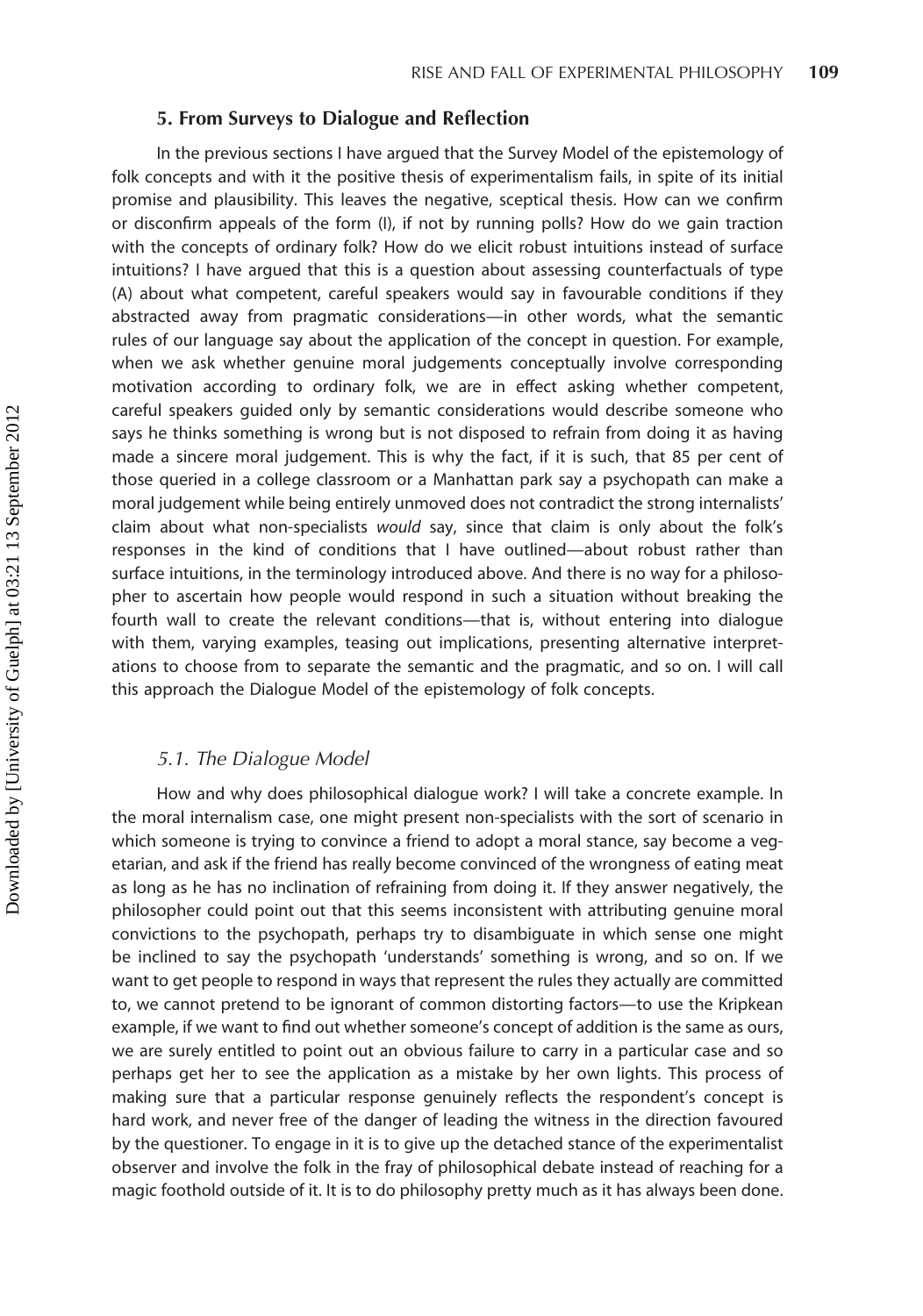Suppose that through dialogue or otherwise one manages to create circumstances in which one can be reasonably confident that the conditions listed in (A) are fulfilled and the responses of competent non-specialists do in fact reveal their concepts. Perhaps the majority still responds to the original case in the same way. We could then say that the survey results have turned out to be robust, since they remain unchanged after potentially distorting factors have been pruned off. Robust intuitions, we might say, are represented by those responses of non-specialists that are *stable* under arbitrary increases in consideration of relevantly similar situations, ideality of circumstances, and understanding of the workings of language (centrally, the semantics/pragmatics distinction). In idealized terms, these responses are those that infinitely patient and focused respondents would give at the end of a dialogue with a Super-Socrates, who never misleads but engages in maximally skilful midwifery that consists in bringing about conditions (A). In practice, responses are more or less robust, depending on how closely the ideal dialogical situation is approximated. Since we use language to communicate with each other and sharing concepts is necessary for agreement and disagreement, there is strong a priori reason to believe that people's robust intuitions will line up with each other, at least in central cases.

Now, it is clear that as long as we are talking about the folk's own concepts, robust intuitions of competence speakers must count. This really is data that must be explained or explained away, but it is not obtained by surveys, at least not surveys alone, since they cannot discriminate between responses that are robust and responses that are not. Yet it is the only kind of data worth having. For example, if there are robustly varying patterns of response to a number of cases between, say, Americans and South-East Asians, we can legitimately infer that there are two or more concepts at play and thus no straightforward agreement or disagreement between the groups.<sup>31</sup> And if a clear majority of robust intuitions support counterexamples to internalism, the internalist must withdraw his claim of having intuitive support and capturing the folk concept of moral judgement.<sup>32</sup>

#### 5.2. The Authority of Reflection

Although I have defended dialogue as a privileged means of access to folk concepts, I do not think that it is strictly speaking necessary for philosophers to go around bothering their friends and acquaintances. In practice, assessing the truth of intuition claims can remain a relatively armchair business that begins with our own considered reactions to the case at hand. We are entitled to have confidence in such reflection, since we take a lot of real-life experience of using concepts to the armchair with us. Having participated in the relevant language games and having been corrected and sanctioned while we were learning the concepts under analysis, we have gained normative knowledge about criteria for their proper application to particular cases as well as about inferential relations among them. We know which moves are acceptable in our linguistic community (that is, acceptable by those who share our concepts), since we have received and given feedback to and from others. By the time we begin to do philosophy, we have accumulated years and years' worth of experience about what counts as proper application of concepts to different cases—we have, as it were, already done the sort of research I sketched above in connection with the Dialogue Model. This experience is what grounds the epistemic authority of the Reflection Model. Since dialogue and reflection do yield philosophically relevant evidence about folk concepts, the negative thesis of experimentalism fails as well. Pessimism about dialogue and reflection is no more warranted than optimism about surveys.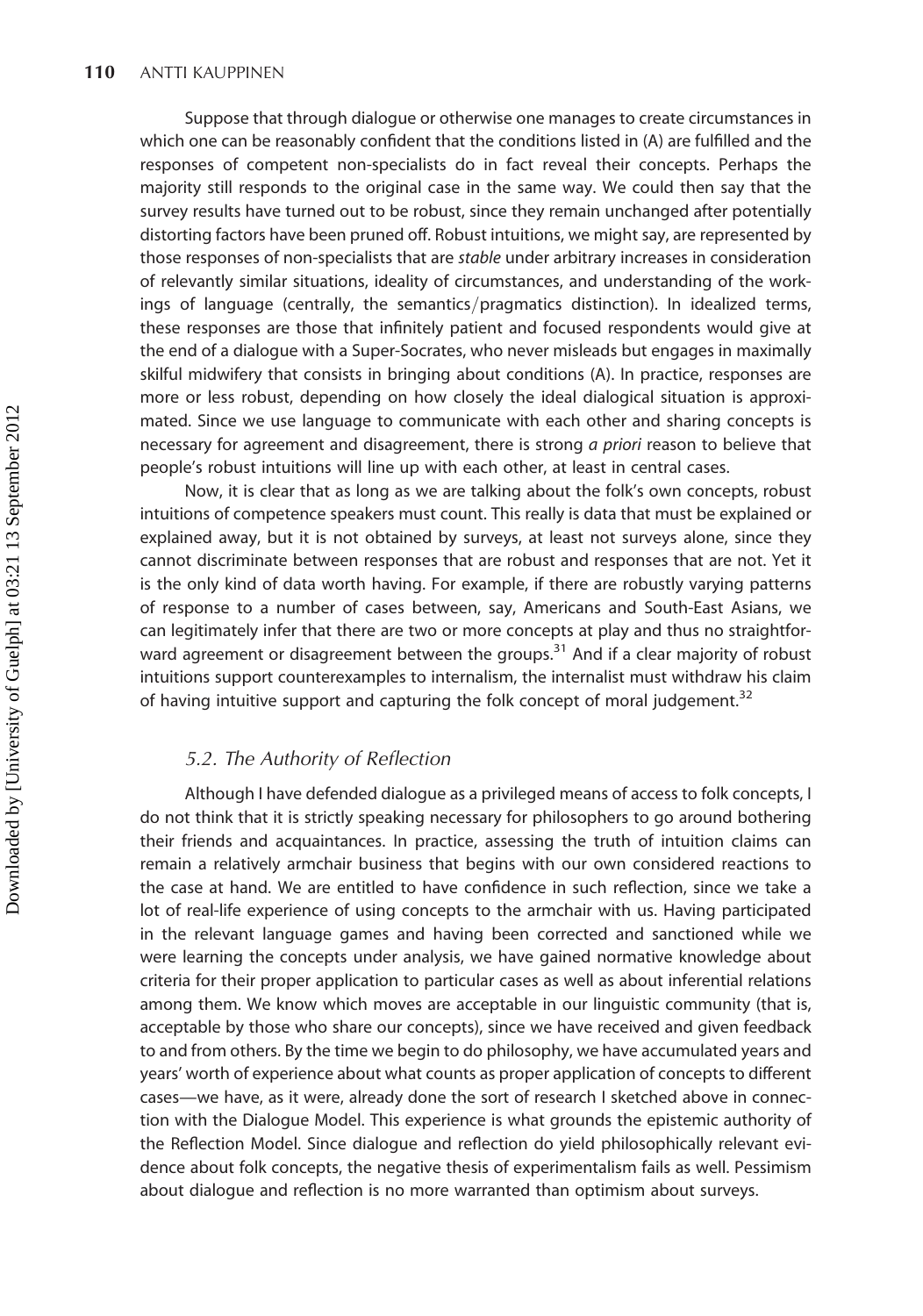At this point, the experimentalist may reach for her last card: is not the long history of contentious appeals to conceptual intuitions by itself sufficient to show that armchair reflection leads nowhere? To see why this is not the case, we have to look at the practice of philosophical reflection on concepts more closely. To begin with, the normative knowledge that this reflection draws on, like similar knowledge of the rules of etiquette, for example, is implicit, and it is rarely easy to articulate and summarize it in an analysis. Some are better at making it explicit, some worse. There are connections between concepts to be missed and cases that are hard to fit in a pattern. There may be an unexpected but plausible pragmatic explanation for why something is inappropriate. Unbiased reflection is not easy, and the activity of reflecting itself may even destroy pre-reflective knowledge many philosophers know how it feels to lack confidence in one's own reactions to particular cases. No wonder, therefore, that philosophers disagree among themselves both about appeals to intuition in particular cases and about the implications of particular cases for understanding concepts. But that is neither the end of the story nor a cause for desperation, for it is through mutual correction over time that explications of rules edge closer to the actual norms implicit in how we use terms. As examples and counterexamples mount, some intuitive judgements may well come to be widely accepted as data points that have to be accounted for, and may lead to theoretical convergence as well.

The moral internalism debate may serve as a case study of gradual convergence of intuitions through (philosophical) dialogue and reflection. In a classic article from 1937, Charles Stevenson presented a typical case of moral persuasion:

When you tell a man that he oughtn't to steal, your object isn't merely to let him know that people disapprove of stealing ... If in the end you do not succeed in getting him to disapprove of stealing, you will feel that you've failed to convince him that stealing is wrong. (Stevenson 1937, 19)

Here Stevenson appeals to his readers' intuitions to support his internalist contention that '[a] person who recognizes X to be "good" must ipso facto acquire a stronger tendency to act in its favour then [sic] he otherwise would have had' (Stevenson 1937, 16).<sup>33</sup> This 'magnetism' of moral judgement is a central plank of his argument for emotivism. Unsurprisingly, externalist critics challenged his contention. Here is Henry David Aiken:

I may recognize, for instance, that the music of Tschaikowski is 'good,' since many honest and discriminating people have affirmed its power to move and to please, and yet not in the least be impelled to listen to it ... Moreover, during periods of weariness or satiety, especially, 'goods' which we believe and gladly acknowledge to have the profoundest import to ourselves often leave us quite cold, and our judgment that they are 'good' has no magnetism or persuasive power whatever. (Aiken 1944, 461)

From such cases, call them conventional and akratic uses of 'good', respectively, Aiken drew the externalist conclusion that 'there is such a thing as the acknowledgement of truth or falsity of an ethical judgment when no "magnetism" is involved' (Aiken 1944, 461). Of course, internalists did not give up. But, importantly, their defence did not involve headbutting intuition against intuition or even outright rejection of the intuitive status of externalist claims like those of Aiken. R. M. Hare's The Language of Morals (1952) gave influential responses to both of the two intuitive challenges I have picked out. First, Hare argued that we sometimes, consciously or unconsciously, use 'good' and 'ought' in an inverted commas sense to indicate, for example, that something is considered to be good by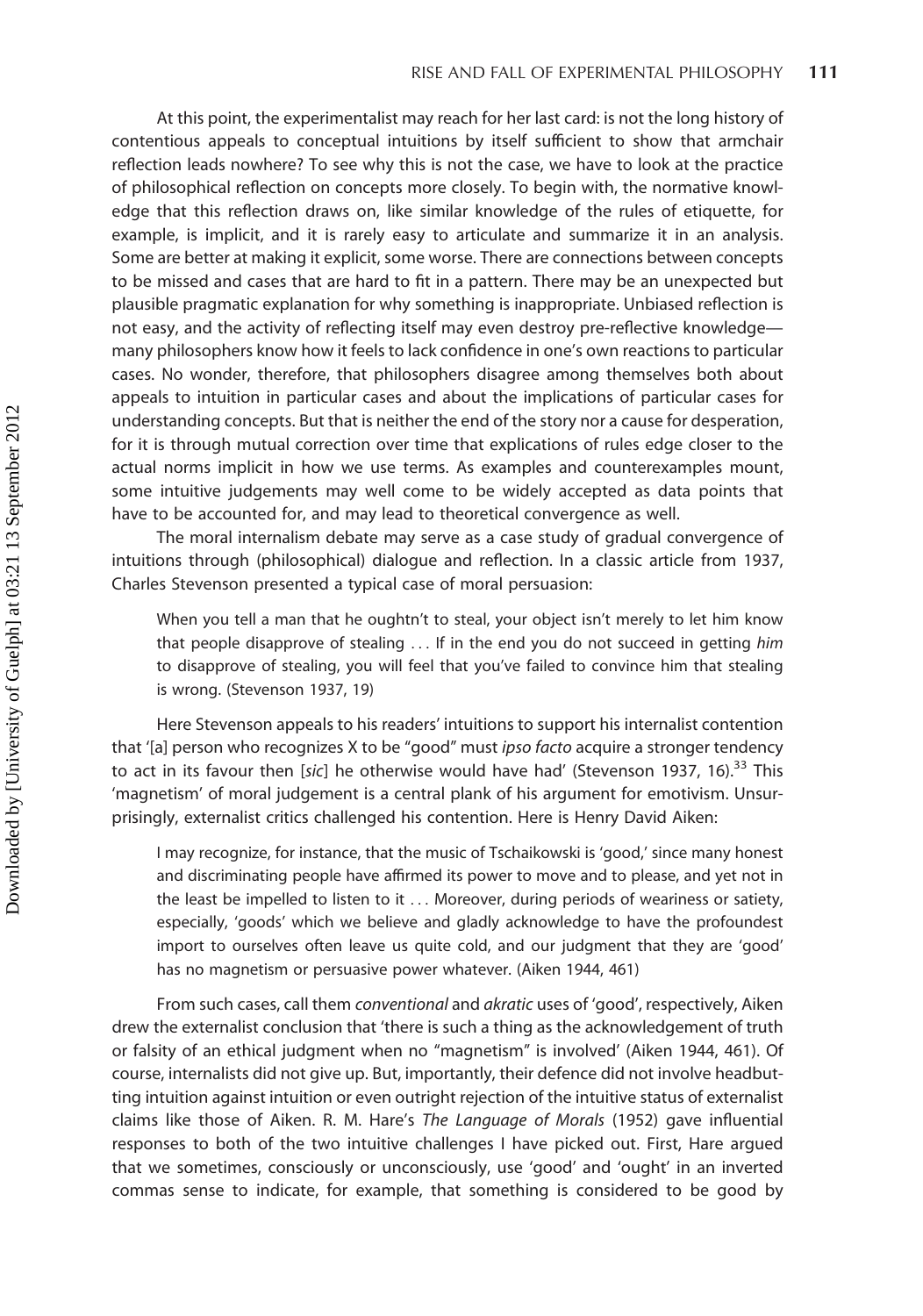most people or experts, without endorsing the evaluation ourselves (e.g. Hare 1952, 167). In other words, though Aiken and other externalists are right about what we would say in cases of conventional usage, these cases are not relevant to understanding moral judgement. Hare accepts the conceptual intuitions, but provides a different theoretical account of their status, appealing to a kind of pragmatic explanation.

In the case of akratic uses, Hare adopts a different strategy that amounts to solving the problem by a more complete description of the case. Here is what he says:

If a person does not do something, but the omission is accompanied by feelings of guilt etc., we normally say that he has not done what he thinks he ought. (Hare 1952, 169)

The point that Hare is making is that, as the externalist points out, we do grant that someone may in some cases lack sufficient motivation to act as she thinks she ought, but, what the externalist fails to notice, we do so only if that person experiences quilt or some other residual feelings for failing to follow through on her judgement. We could say that Hare refines the case to draw out more clearly what is actually driving the intuitive judgement.

I lack the space to follow this dialectic all the way through to today, but I want to point out some important features of it. First of all, a number of judgements about particular cases have become broadly accepted data points that theories of moral motivation must accommodate. Externalists by and large accept that people are usually motivated by their judgements. As Russ Shafer-Landau, a prominent externalist, coolly puts it:

There are two especially relevant items to be entered into evidence. Fact: everyone we know is motivated to some extent to comply with his or her moral judgements. Fact: we suspect the sincerity of someone who proclaims fidelity to a moral code, all the while showing no inclination to abide by it. (Shafer-Landau 2003, 156)

At the same time, internalists by and large accept that akratics, depressives, and certain kinds of amoralists may nonetheless make genuine moral judgements without being motivated by them (see e.g. Smith 1994, 133–36). So, there is a convergence of intuitions—not a perfect one, to be sure, but clearly noticeable. Second, disagreement in theoretical accounts still persists, suggesting that it is best explained by difference in auxiliary commitments in philosophy of language, philosophy of mind, or metaphilosophy. Externalists think they can explain away the internalist intuitions, or at least show that they are not robust, and vice versa. Correspondingly, there is no reason to think that experimental data, even if accepted on all sides, would take the debate forward any better than the data provided by dialogue and reflection. And finally, though disagreement in philosophical explanations indeed persists, there has been a significant degree of convergence on that front as well. Consider the position of Michael Smith, a leading contemporary internalist:

[A]gents who judge it right to act in various ways are so motivated, and necessarily so, absent the distorting influences of weakness of the will and other similar forms of practical unreason on their motivations. (Smith 1994, 61)

Smith thinks that it is a conceptual truth that moral beliefs motivate agents insofar as they are rational, because, on his view, moral beliefs are beliefs about reasons and beliefs about reasons motivate rational agents (Smith 1997). Given that he postulates a noncontingent connection between judgement and motivation, his view is in one obvious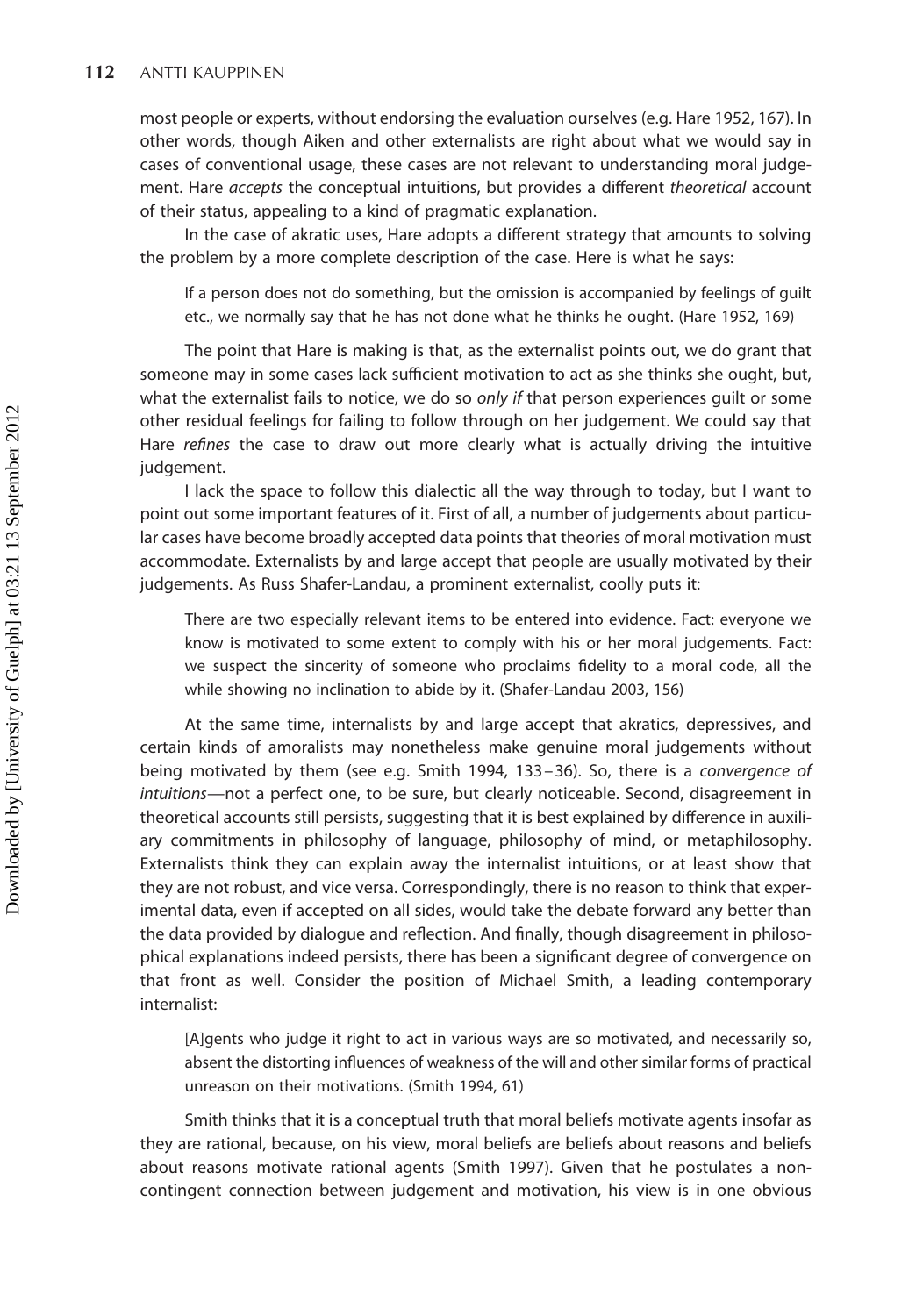sense an internalist one. Yet it allows for akratics, depressives, and even certain kinds of amoralists to make genuine moral judgements without motivation, if only at the price of irrationality.<sup>34</sup> For this reason, R. Jay Wallace in a recent article describes Smith as someone who rejects moral judgement internalism (Wallace 2006, 185).<sup>35</sup> Mutually accepted intuitions and counterexamples have here led to a situation in which insofar as the classification of a view is not a merely verbal matter, it hangs on theoretical considerations rather than on capturing cases. Philosophical progress has been made.

There is no reason to think that the debate about moral judgement is an exception. Of course, it does not show that reflection and dialogue will always lead to a convergence. But in many cases such failures will be explicable in terms of the nature of the concept in question. Perhaps the ordinary concept is simply too vague for philosophical purposes, so that there is no fact of the matter which of the competing appeals to what we would say better conforms to the rule implicit in everyday use. Or perhaps the use of the concept in question is subtly context-dependent, so that the intuitions that one side draws on are robust in one context and the intuitions of the other side in another, and the appearance of conflict is illusory.<sup>36</sup> Neither sort of case threatens the authority of reflection or the fruitfulness of dialogue.

In this final section, I have defended the epistemological authority of dialogue and reflection with respect to the content of folk concepts against the negative thesis of experimentalism, and provided a case study to undermine pessimism grounded in presumed lack of progress in debates about folk intuitions. I have charted the rise and fall of experimental philosophy to vindicate the self-confidence of traditional philosophers. In short, as philosophers, we continue to participate in ordinary linguistic practices, but do so reflectively, paying careful attention to what is appropriate and why and drawing on the insights of those who have explored the same paths before. Running a poll provides no shortcut in this business of reaching a better conceptual self-understanding. At best, survey results provide food for thought—but we are better nourished if instead of designing artificial setups we pay close attention to what is said in real-life situations of language use, as conscientious philosophers have done at least since Socrates.

#### ACKNOWLEDGEMENTS

In preparing this paper, I have benefited enormously from fair and generous feedback by philosophers who are sympathetic to or committed to the experimentalist approach, including Joshua Knobe, Thomas Nadelhoffer, Eddy Nahmias, Alfred Mele, and Jonathan Weinberg. In the same group belong, I suspect, the two anonymous referees for Philosophical Explorations. In addition, I want to thank for valuable comments Joel Anderson, Pekka Mäkelä, Alyssa Ney, Lilian O'Brien, Jussi Suikkanen, and the audience at the 2004 Brown Graduate Conference, where an earlier version of this paper was presented.

#### **NOTES**

1. There are, of course, some philosophers, like Jerry Fodor (1998), who believe that most or all of our (lexical) concepts are atomic and nothing like analysis is possible or necessary. These philosophers provide deflationary accounts of seemingly conceptual truths to explain these appearances away (see Margolis and Laurence 2003). I will simply ignore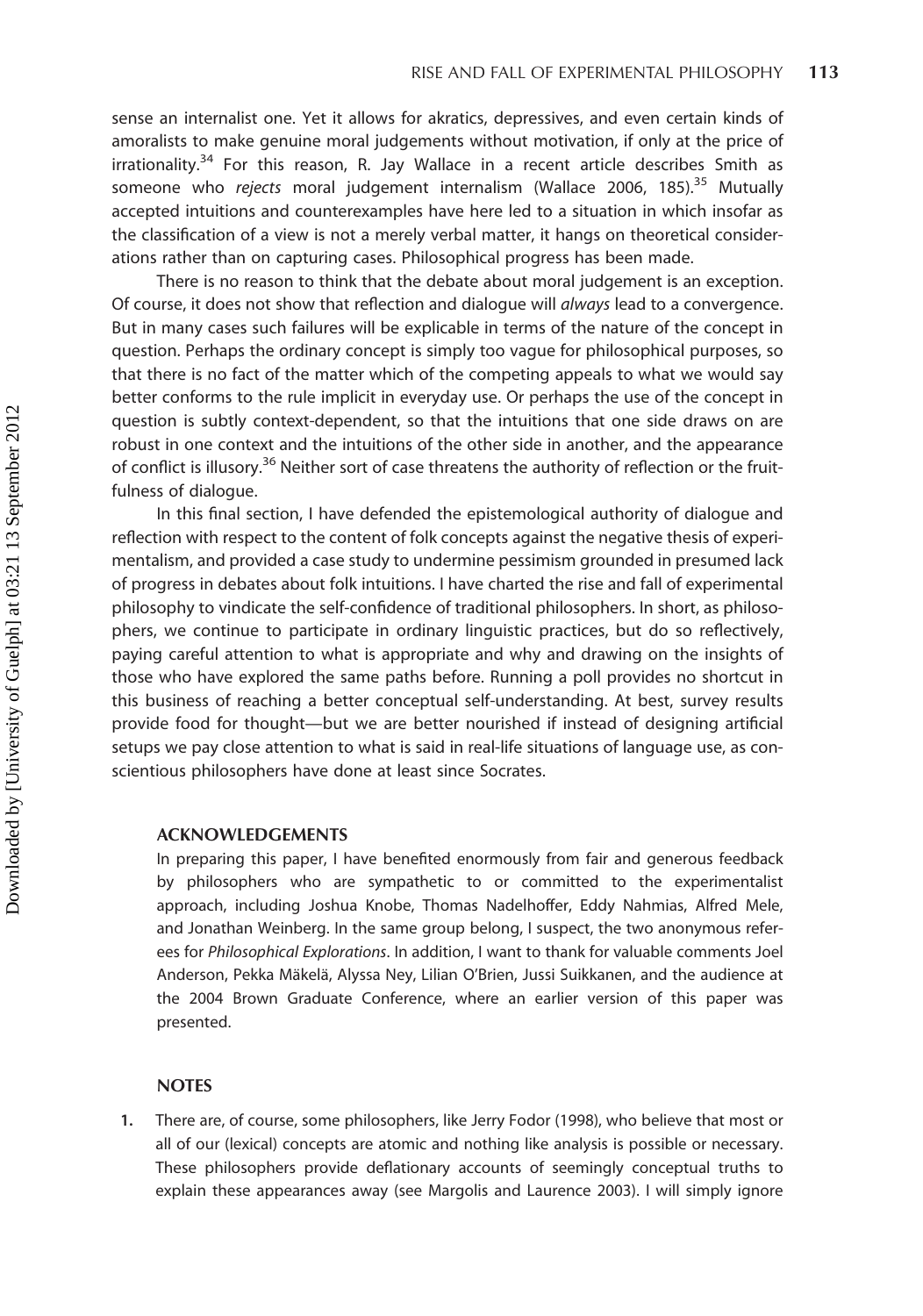these views in the following, since the existence of conceptual truths is accepted on both sides of the debate I am addressing. I am afraid those who deny their existence will find little of interest here.

- 2. A related formulation is that the favoured account explains the *platitudes* involving the concept, the platitudes being those statements whose acceptance is necessary for competence with the concept. This is the 'Canberra' version of conceptual analysis (see Jackson, Pettit, and Smith, 2004). I will focus here on the intuition talk, though I believe most of what I will say could be formulated in the language of platitudes as well.
- 3. For a defence of the view that modal intuitions are cases of linguistically unmediated knowledge of metaphysical necessity and possibility, see Williamson (2005). For a view that links metaphysical possibility to conceivability in terms of two-dimensional intensions, see Chalmers (2002). My sympathies lie with linguistic approaches to metaphysical possibility (and I think Kripke and Putnam are ultimately in this camp as well), but for the purposes of this paper, it does not matter which meta-metaphysical view one adopts, as long as it is acknowledged that *some* questions about conceptual possibility are legitimate philosophical questions.
- 4. See e.g. the eponymous introductory article by Joshua Knobe (forthcoming). 'Experimental Philosophy' is also the name of the blog devoted to these and related issues (http:// experimentalphilosophy.typepad.com/, coordinated by Thomas Nadelhoffer).
- 5. Jackson talks about his readiness to take polls if needed, though he considers his own judgements as in fact representative (Jackson 1998, 31). Harman says that we make 'inductive and fallible' inferences from data of the form 'people P have actually made judgements J about cases C as described by D' and suggests that analyses are 'defended in the way one defends any inductive hypothesis' (Harman 1994, 44). Leiter calls experimental philosophy 'the most important recent development in philosophy' in his widely read blog (http:// leiterreports.typepad.com/blog/2004/06/new\_experimenta.html).
- 6. In practice, what is called experimental philosophy has been limited to the kind of surveys I discuss in this paper. Insofar as there could be other sorts of experiments yielding philosophically relevant data, my title is somewhat misleading. In the absence of a stable nomenclature, drawing a line between experimental philosophy and other forms of naturalistic, scientifically informed philosophy is somewhat arbitrary.
- 7. For varieties of internalist theories, see e.g. Hare (1952) and Smith (1994). Internalists go on to explain why our concept of moral judgement includes a motivational component. In short, the reason they offer is that the point of making moral judgements is making a difference to how we act.
- 8. The moral internalist thesis is not always clearly formulated in the literature, and the formulation of Nichols's question reflects this ambiguity. Properly understood, the thesis has two parts: a person who *understands* what it is to make a moral commitment *and under*takes such a commitment will have some motivation to act accordingly.
- 9. At least, it is Knobe's goal to present a case that differs only in one respect. Finding a precise counterpart case is far from trivial, but I am going to grant here that it is possible.
- 10. For example, Swain, Alexander, and Weinberg (n.d.) present data that shows that people's responses to a putative reliabilist case of knowledge vary depending on what sort of cases they've been presented with before asking the question; Weinberg, Nichols, and Stich (2001) discuss various survey results showing a systematic divergence between responses of American and South-East Asian as well as high and low socioeconomic status subjects to Gettier and other cases.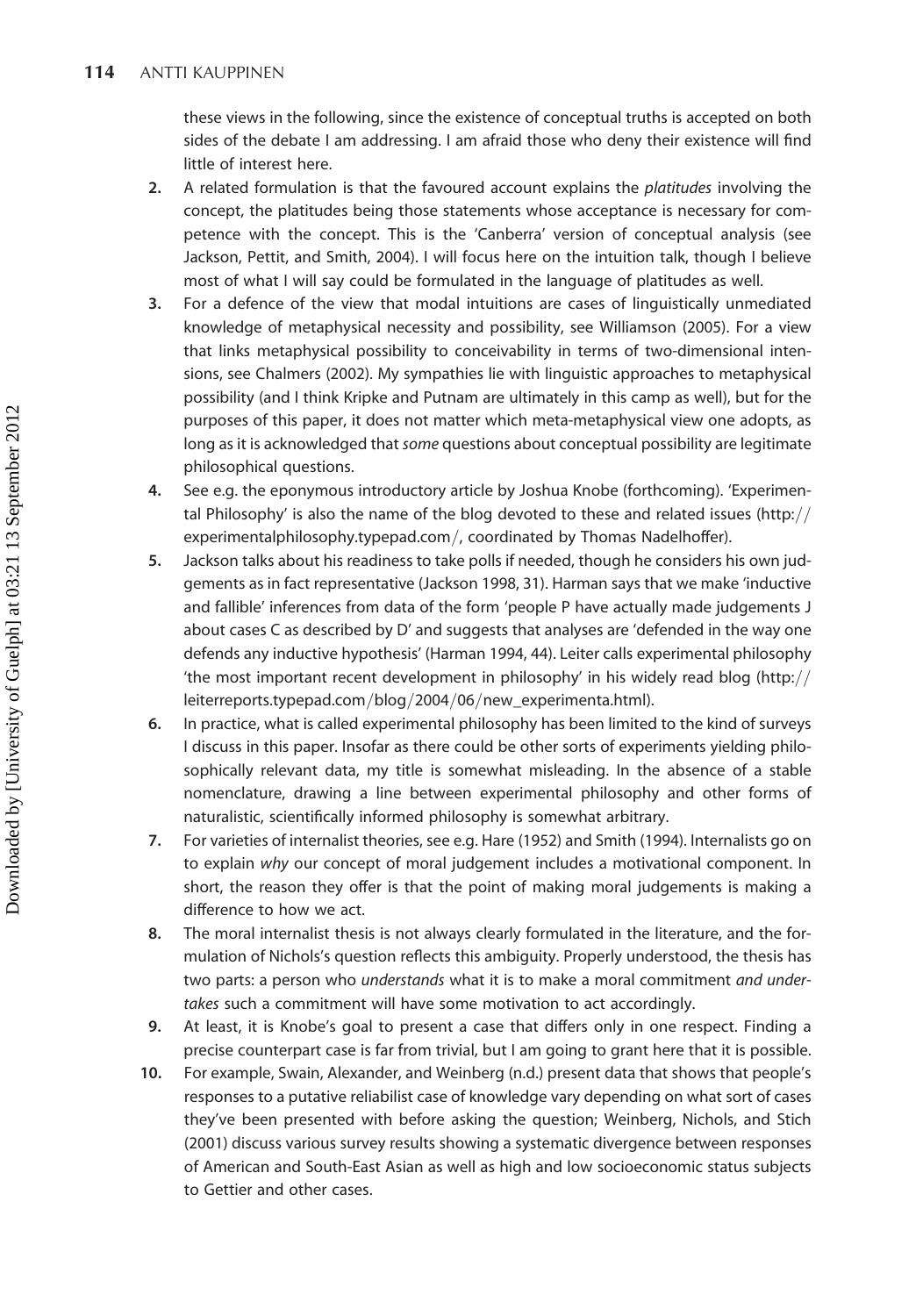- 11. For an account of the sort of shared rule-following that makes 'commonable thought' possible, see Pettit (1996, 180 –90).
- 12. In Frank Jackson's terms, this amounts to asking whether claims made in one vocabulary (such as that of justified true belief) are made true by the same facts as claims made in another vocabulary (such as that of knowledge) (Jackson 1998).
- 13. See, for example, Brandom (1994).
- 14. Here I disagree with Williamson (2005).
- 15. For this connection, see Kripke (1982, esp. 31 n22).
- 16. See Kripke (1982, 37) and passim. Kripke is, of course, developing a line of argument in Wittgenstein (1953). The distinction between linguistic content and mental content is not relevant to the issue of normativity, as Paul Boghossian (1989, 510) notes. I will use both kinds of examples for simplicity of exposition.
- 17. Better yet: nothing would fall into a concept's extension, if there were no normative constraints for its application.
- 18. This is Kripke's 'sceptical solution'; obviously, there could be sceptics who rejected that as well.
- 19. For important papers on the topic, see Miller and Wright (2002).
- 20. This is emphasized by McDowell, who argues that communitarians about rule-following cannot account for the crucial distinction between being out of step with the judgements of one's peers and failing to conform to the normative constraints set by the concept. This amounts to losing sight of the commonsense notion of objectivity, which requires that 'the patterns to which our concepts oblige us are ratification-independent' (McDowell 1984, 232). McDowell's dense paper aims to show that Wittgenstein provides a nonplatonistic vision of how we can grasp a pattern of application extending to future cases independently of the actual outcome of any future investigation.
- 21. This is the sort of case that Nahmias et al. (forthcoming) ask people to consider in order to find out whether people find the compatibility of free will and determinism intuitive.
- 22. For example, Grice (1989, 26–27). Compare Mates (1971, 129).
- 23. It would not be fair to say that experimentalists are not at all sensitive to these issues, and some have tried to ensure that responses go beyond what I am calling surface intuitions. I will discuss some of these attempts shortly.
- 24. This question was pressed by anonymous referees for Philosophical Explorations.
- 25. See, for example, the papers in Szabo (2005), and Cappelen and Lepore (2005).
- 26. For an extended discussion on alternative ways of making the distinction, see King and Stanley (2005).
- 27. Knobe (2004) is an ingenious attempt to circumvent the problem by substituting an armchair-equivalent (!) phrase, 'in order to', that allegedly lacks the pragmatic implicatures of 'intentionally'; the obvious response is that if the phrase really has the same content as the original term, it is no surprise if it has similar implicatures. This is something to be settled case by case. Indeed, sharing implicatures is plausible in the case in question, since if there is a conversational implicature at play, it is a generalized rather than a particularized one—that is, if saying that A did not do something intentionally implicates that A is not to blame, it does so normally or in most contexts—and as Grice argues, generalized conversational implicatures have a high degree of non-detachability: 'Insofar as the calculation that a particular conversational implicature is present requires, besides contextual and background information, only a knowledge of what has been said (or of the conventional commitment of the utterance), and insofar as the manner of expression plays no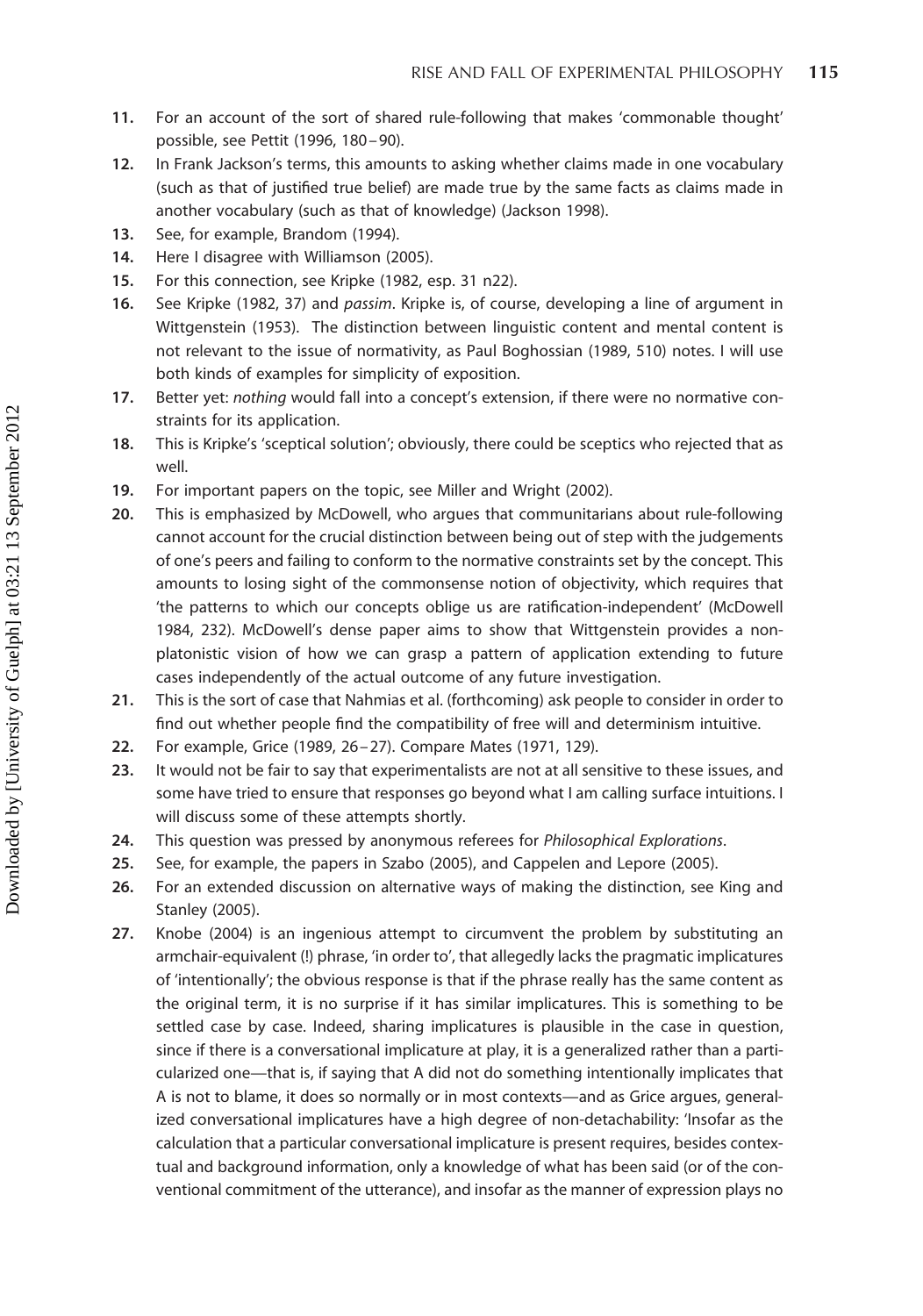role in the calculation, it will not be possible to find another way of saying the same thing, which simply lacks the implicature in question' (Grice 1989, 39, my emphasis).

- 28. In the case of conversational implicatures, one might be able to test for cancellabilitythat is, whether people regard it possible to say without contradiction that, for example, the CEO did not intentionally harm the environment, but he is still to blame for it, since he knew it was going to happen. If they agreed to this, and still went on to say the CEO did what he did intentionally in the harm condition, this would support Knobe's case.
- 29. This is an extensional criterion, and in need of amendment to deal with necessarily coextensional but distinct concepts, if such exist.
- 30. I argue for a charity-based explanation of the results in Knobe and Roedder (n.d.) in my contribution to the first Online Philosophy Conference, 'Lovers of the Good: Comments on Knobe and Roedder' (http://garnet.acns.fsu.edu/ $\sim$ tan02/OPC%20Week%20Three/ Commentary%20on%20Knobe.pdf).
- 31. This would indeed be the case if the results cited in Nichols, Stich, and Weinberg (2003) were robust—which we do not learn from their surveys alone, as I have argued.
- 32. However, lack of intuitive support does not yet mean that the moral internalist, for example, has to give up on her view or even modify it to accommodate legitimate counterexamples. It simply means that if she holds on to it, she will be to some extent a revisionist about moral judgement. This is to incur a cost, but if other alternatives are even more costly—say, they make no evolutionary sense—it is a cost that may be worth paying.
- 33. To keep the discussion focused on methodological issues, I will here ignore the difference in the motivational relevance of moral value judgements and ought-judgements, though I believe it is very important for serious moral psychology. I am also granting Stevenson that disapproval implies motivation.
- 34. Externalists like David Brink claim that principled, rational amoralists are conceivable, and Smithian internalism thus fails (Brink 1997, 18–21). Here there is a genuine open dispute about a particular case, but as it hangs on technical terms (who counts as rational?), it is not a counterexample to convergence in ordinary language intuitions.
- 35. Certainly Smith—as well as Simon Blackburn (1998, 61) and other recent defenders of internalism—counts as an externalist by Shafer-Landau's criterion, according to which externalists are those who accept 'the conceptual possibility of an agent who on a single occasion fails to be motivated by a moral judgment that he endorses' (Shafer-Landau 2003, 145).
- 36. I argue that this is the case with respect to the concept of moral responsibility in my 'Talk About Responsibility' (in preparation).

#### **REFERENCES**

ADAMS, F., and A. STEADMAN. 2004. Intentional action in ordinary language: Core concept or pragmatic understanding? Analysis 64 (2): 173 –81.

AIKEN, H. 1944. Emotive "meanings" and ethical terms. The Journal of Philosophy 41(17): 456 –470. BLACKBURN, S. 1998. Ruling passions. A theory of practical reasoning. Oxford: Oxford University Press.

BOGHOSSIAN, P. 1989. The rule-following considerations. Mind 98: 507-49.

BRANDOM, R. 1994. Making it explicit. Cambridge, Mass: Harvard University Press.

BRINK, D. O. 1997. Moral motivation. Ethics 108: 4 –32.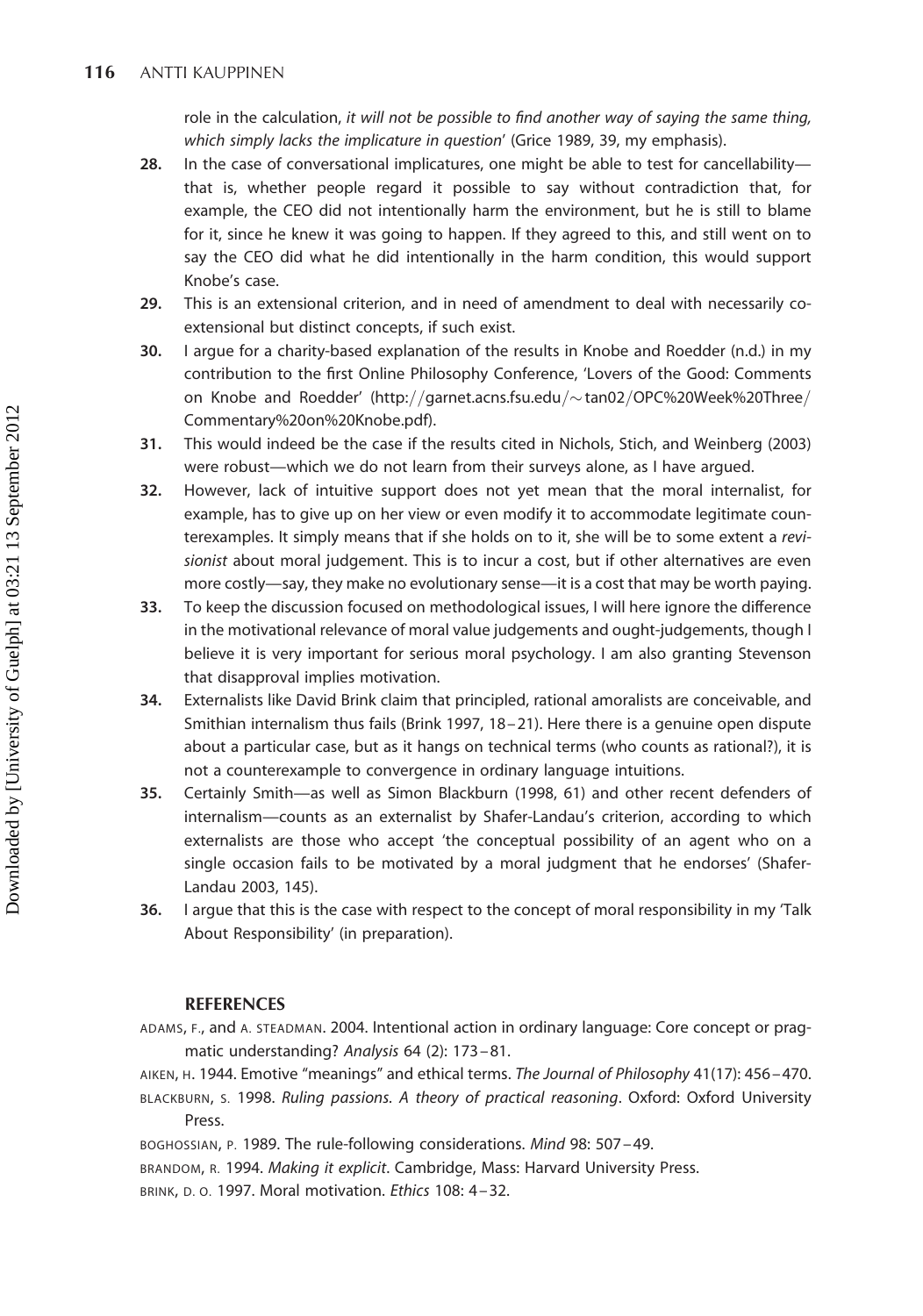CAPPELEN, H., and E. LEPORE. 2005. Insensitive semantics. A defense of semantic minimalism. Oxford: **Blackwell** 

CHALMERS, D. 2002. Does conceivability entail possibility? In Conceivability and possibility, edited by T. Gendler and J. Hawthorne. Oxford: Oxford University Press.

DEROSE, K. 2005. The ordinary language basis for contextualism and the new invariantism. Philosophical Quarterly 55 (219): 172 –98.

FODOR, J. 1998. Concepts. Where cognitive science went wrong. Oxford: Oxford University Press. GRICE, P. 1989. Studies in the way of words. Cambridge, Mass.: Harvard University Press.

HARE, R. M. 1952. The language of morals. Oxford: Clarendon Press.

HARMAN, G. 1994. Doubts about conceptual analysis. In Philosophy in mind. The place of philosophy in the study of mind, edited by M. Michael and J. O'Leary-Hawthorne. Dordrecht: Kluwer. HAWTHORNE, J. 2004. Knowledge and lotteries. Oxford: Oxford University Press.

JACKSON, F. 1998. From metaphysics to ethics. A defense of conceptual analysis. Oxford: Oxford University Press.

JACKSON, F., P. PETTIT, and M. SMITH. 2004. Mind, morality, and explanation. Selected collaborations. Oxford: Oxford University Press.

KING, J. C., and J. STANLEY. 2005. Semantics, pragmatics, and the role of semantic content. In Semantics vs. pragmatics, edited by Z. Szabo. Oxford: Oxford University Press.

KNOBE, J. 2003. Intentional action and side effects in ordinary language. Analysis 63: 190 –93.

- ———. 2004. Intention, intentional action and moral considerations. Analysis 64: 81–187.
- ———. 2006. The concept of intentional action. A case study in the uses of folk psychology. Philosophical Studies 130 (2): 203 –231.
- ———. Forthcoming. Experimental philosophy. Philosophers' Magazine.
- KNOBE, J., and E. ROEDDER. n.d. The concept of valuing: Experimental studies. http:// garnet.acns.fsu.edu/~tan02/OPC%20Week%20Three/knobe.pdf (accessed 17 June 2006).

KRIPKE, S. 1982. Wittgenstein on rules and private language. Oxford: Basil Blackwell.

- MACHERY, E., R. MALLON, S. NICHOLS, and S. STICH. 2004. Semantics, cross-cultural style. Cognition 92: B1–B12.
- MARGOLIS, E., and S. LAWRENCE. 2003. Should we trust our intuitions? Proceedings of the Aristotelian Society 103: 299 –323.
- MATES, B. 1971. On the verification of statements about ordinary language. In Philosophy and linguistics, edited by C. Lyas. London and Basingstoke: Macmillan. First published in Inquiry 1 (1958).

MCDOWELL, J. 1984. Wittgenstein on following a rule. In Mind, value, and reality. Cambridge, Mass.: Harvard University Press.

MILLER, A., and C. WRIGHT, eds. 2002. Rule-following and meaning. Chesham: Acumen.

NADELHOFFER, T. 2004. Praise, side effects, and intentional action. The Journal of Theoretical and Philosophical Psychology 24: 196-213.

NAHMIAS, E., S. MORRIS, T. NADELHOFFER, and J. TURNER. Forthcoming. Is incompatibilism intuitive? Philosophy and Phenomenological Research.

NAHMIAS, E., T. NADELHOFFER, S. MORRIS, and J. TURNER. 2005. Surveying free will: Folk intuitions about free will and moral responsibility. Philosophical Psychology 18 (5): 561 –584.

NICHOLS, S. 2002. How psychopaths threaten moral rationalism: Is it irrational to be amoral? The Monist 85: 285 –304.

---------------- 2004. The folk psychology of free will: Fits and starts. Mind and Language 19: 473 – 502.